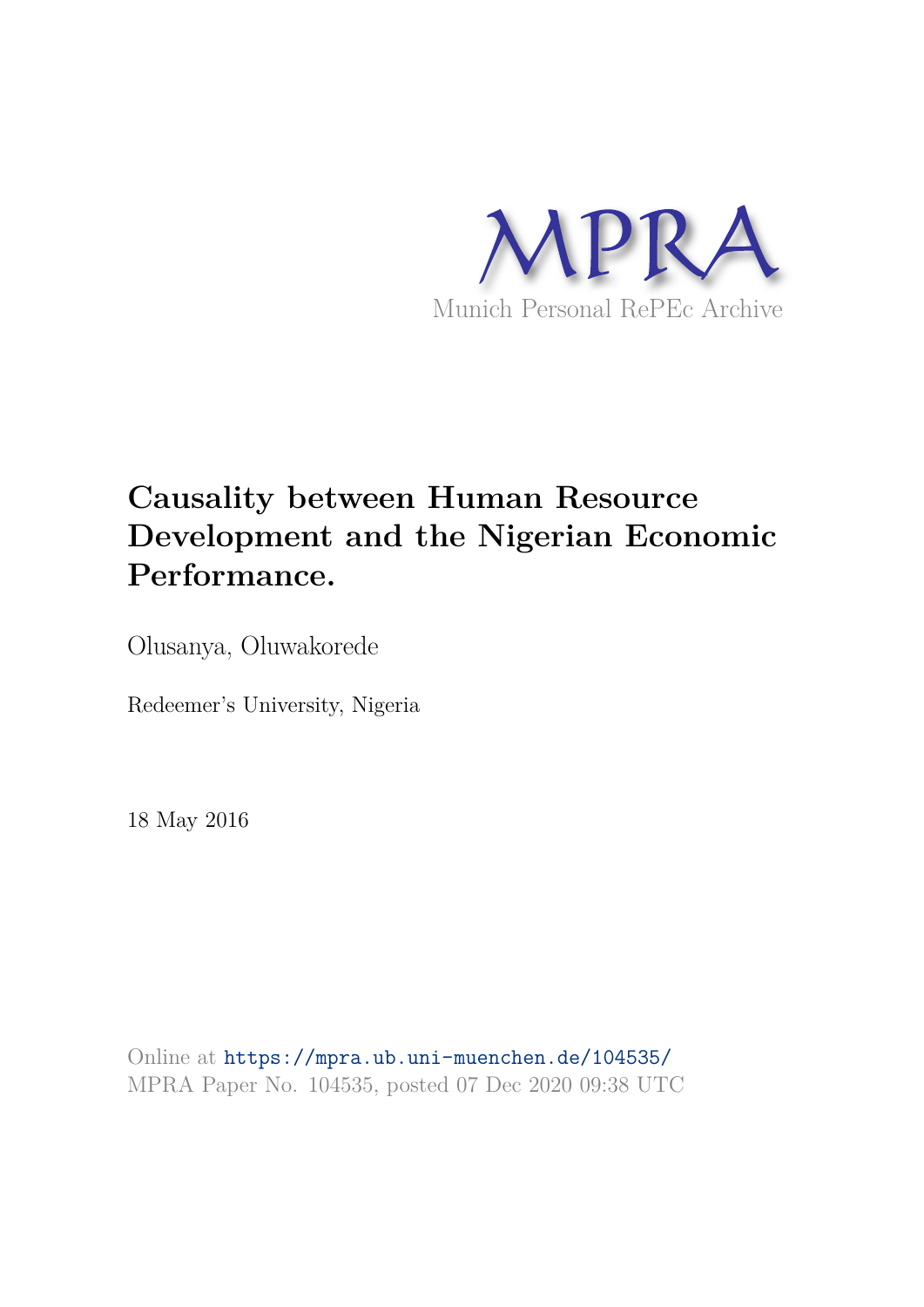# **Causality between Human Resource Development and the Nigerian Economic**

**Performance** 

## **Oluwakorede Timilehin Olusanya**

Department of Economics and Business Studies, Redeemer's University, Ede, Nigeria

Correspondence: E-mail: [olusanyao@run.edu.ng;](mailto:olusanyao@run.edu.ng) [oluwakoredeolusanya@gmail.com](mailto:oluwakoredeolusanya@gmail.com) Phone Number: +2348037779427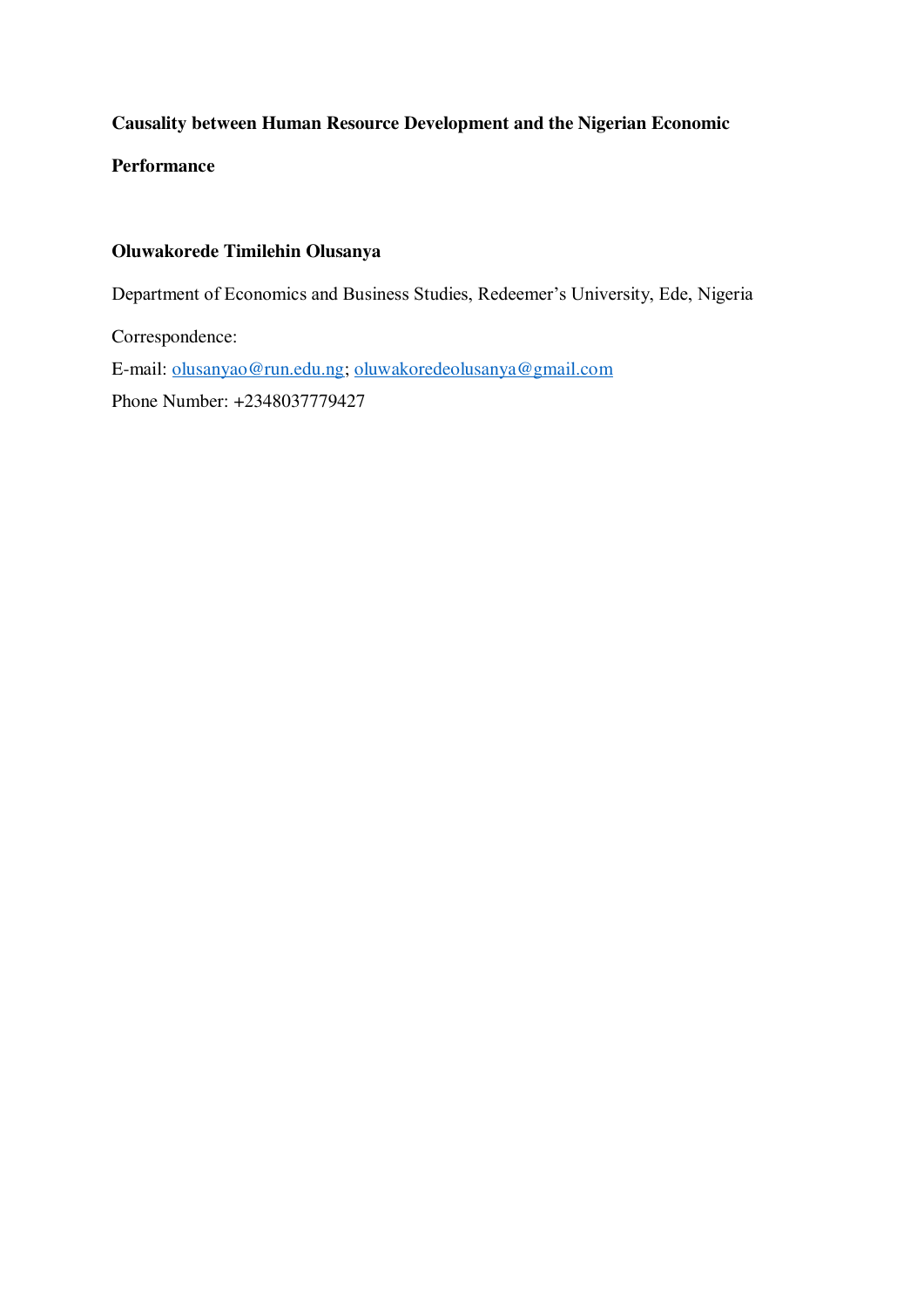#### **ABSTRACT**

This study provides an empirical insight into the relationship between human resource development through education and the Nigerian economic furtherance. In developed countries, the increased access to quality education especially the basic education on which an individual's educational knowledge is premised is a fundamental goal of the government. However, in the Nigerian economy, uncertainty has clouded out the sector's performance both in real and nominal terms. The study examined the causal relationship between human resource development proxied by total government expenditure on education and the Nigerian labour force on the Nigerian economic performance (GDP). The granger causality test was used in ascertaining the relationship that exist between the 4 variables selected for the model within the time period of 1981 to 2014. The ordinary least square technique was employed in estimating the equations and it was found that Human Resource Development proxied as Total Government Expenditure on Education had a negative effect on the Nigerian economic performance. The findings deduced from the error correction mechanism showed that 36% of the error in the long run relationship was corrected in one time period. The paper therefore concludes that Labour granger causes Total Government Expenditure on Education while Total Government Expenditure on Education does not granger cause the Labour force connoting a unidirectional relationship between the variables. Also on the economic performance, an independent relationship exists between the Total Government Expenditure on Education and the Real Gross Domestic Product meaning that the two variables in question do not granger cause each other which can therefore be inferred that human resource development and economic performance do not have statistically significant information to predict each other's future values.

**Keywords:** Economic Growth; Human Resource Development; Human Capital; Total Government Expenditure on Education, Economic Development.

JEL CLASSIFICATION: I25, I26, J01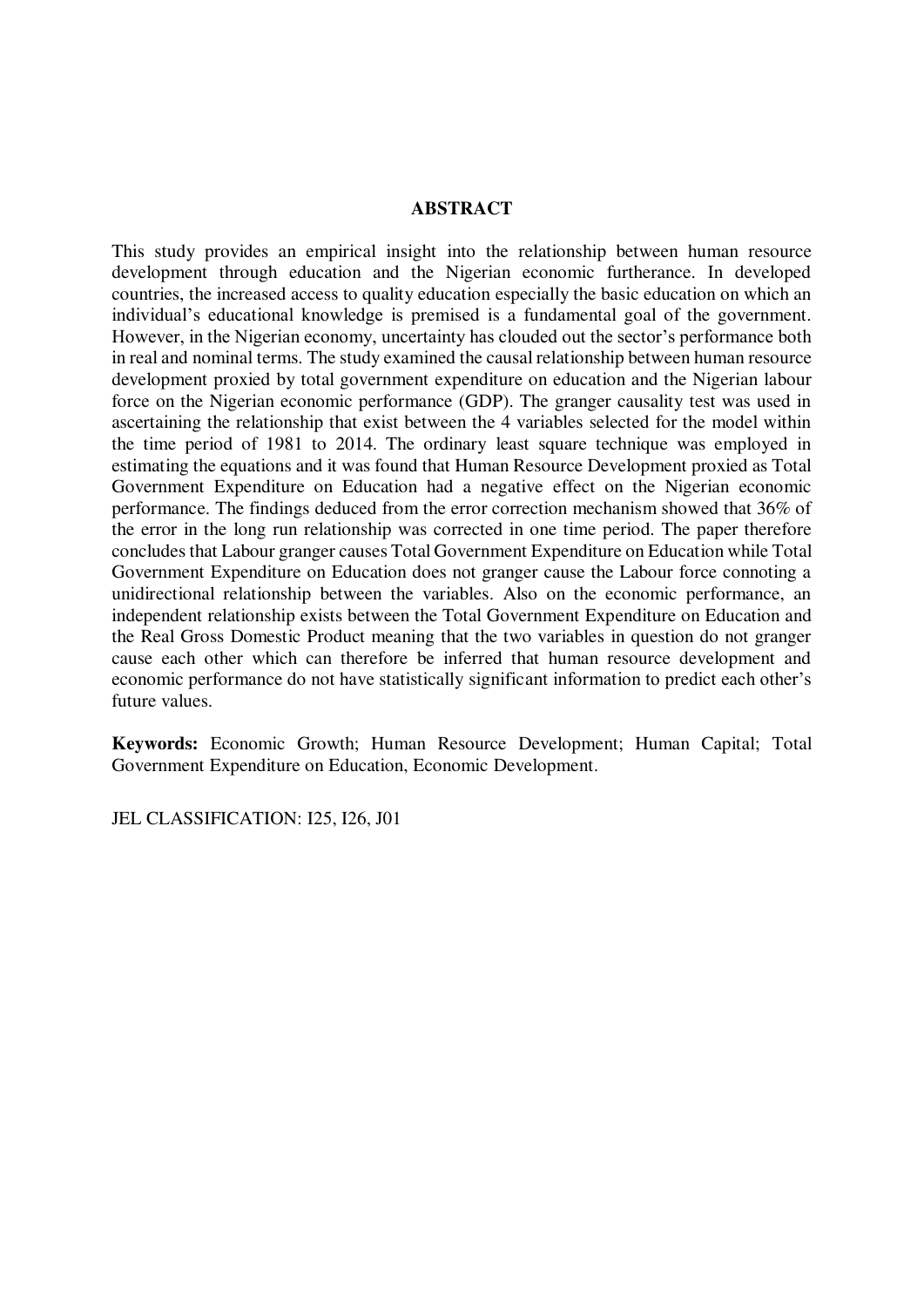#### **1. Introduction**

The determinant of a nation's economic furtherance hinges on the prowess of her human resource. The development of human resource was not seen as an issue in time past and this was based on the fact that it was only attributed to the industrialized economies. After the different attempts at development failed in Nigeria, renewed attention was then directed towards developing the human resource and not only natural resources that are passive.

 Eduwen (1999) asserts that, education is the process of acquisition of knowledge, that is, it involves the teaching and learning process. Investment in education at all levels benefits the Nigerian economy both at the micro and macro levels and affects the Nigerian system. As an important factor in transition programme, education equips human resources with the needed knowledge, skills and competencies, which would make them functional, and contribute to the all-round development of a nation. It does not only help to supply the essential human capital which is a necessary condition for sustainable economic growth but it is also a key to poverty reduction and a major vehicle for promoting equity, fairness and social justice (Todaro, 2007).

Human resource plays a crucial role in the development of an economy as Syrian de Silva (1997) posits that the importance of human resource is obvious as one considers this factor in any economic activity as it is the element that commands, directs, controls and manages the other resources in the production process or at the economic level. According to Harbinson (1973), "human being are the active agents who accumulate capital, exploit natural resources, build social, economic and political organization and carry forward national development.

Nigeria has the potential to build a prosperous economy, reduce poverty, increase health provision, improve education, provide infrastructures and other population needs but the human resource present in the economy have to be given the right orientation or mindset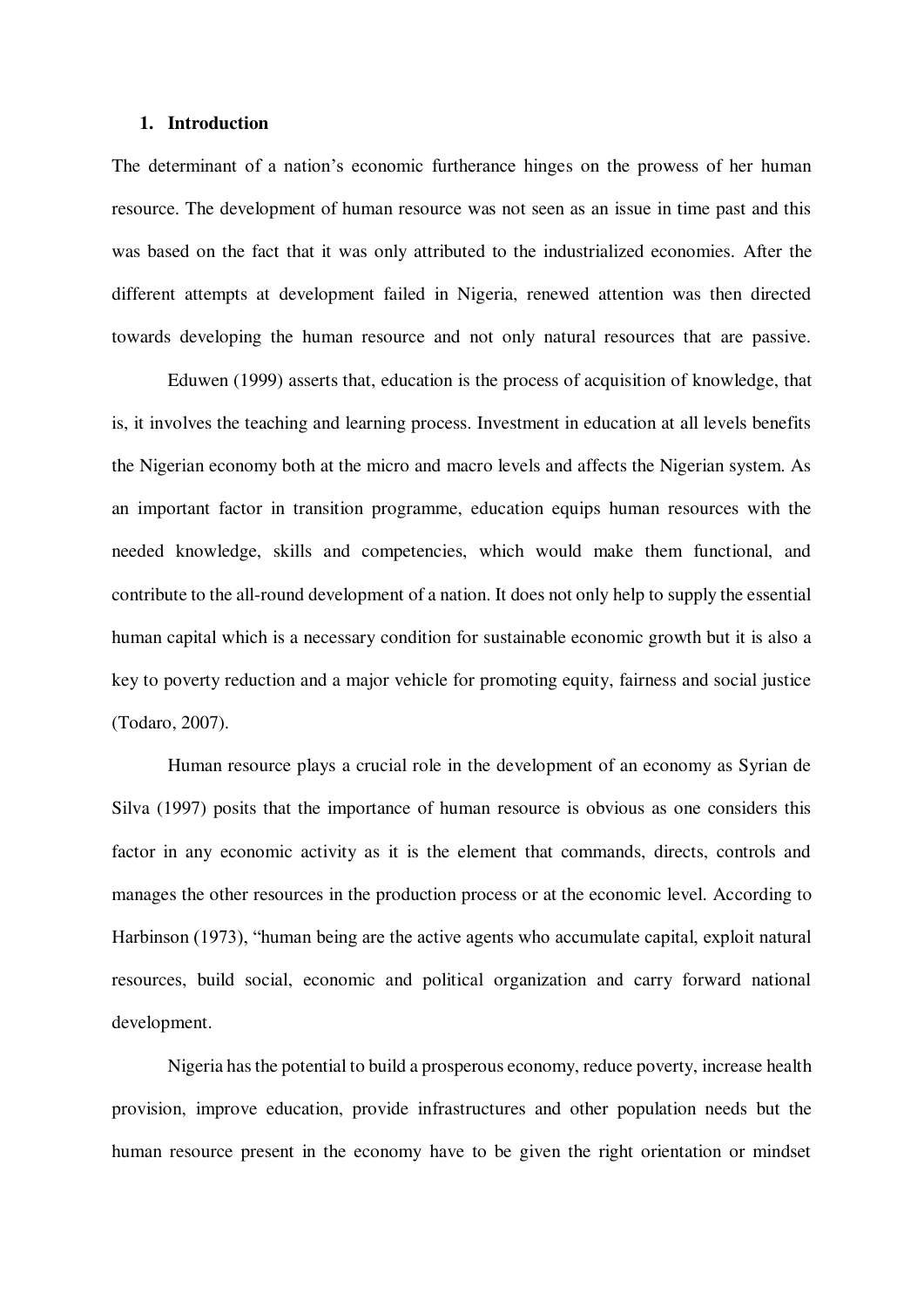through education before all the benefits that accrue to a developed human resource mentioned above can come to be. The basic importance of education is to acquire knowledge and the ability to apply that knowledge which makes education to be a direct avenue to rescue a substantial number of people out of poverty since there is likely to be more employment opportunities and higher wages for skilled workers (Akinremi, 2009). The notion of identifying a problem as the first step to solving it is vital as a problem identified is half solved. On that note it would be imperative to say that the Nigerian economy has been besieged with several economic and social problems which are not meant to be due to the immense natural and human resource at our disposal. Education received by most Nigerians is not up to the standard (Okoli, 2015).

This research study therefore wishes to address Nigeria's failure to develop its human resource up to an optimal state in an attempt to amass monetary wealth as Badiru (2001) argues that skilled human resource is the cornerstone of national development and this therefore brings a question of what relationship exists between educational development of human resource and the Nigerian economic performance?. Problems also included in the educational sector is the pricing of education, this particular problem when looked at closely has caused a large number of individuals that are willing to opt for educational services to default due to their inability to effectively demand for the service.

According to the United Nations Development Programme (UNDP 2005; 24), gaps in opportunity for education remains large. It was noted that about 115 million children worldwide are denied the most basic primary education in an increasingly knowledge-based global economy. Most of these children that have been deprived educational services come from sub Saharan African countries and south Asian countries. While the primary enrolment gap may be closing, the gap between the rich and poor countries measured in terms of average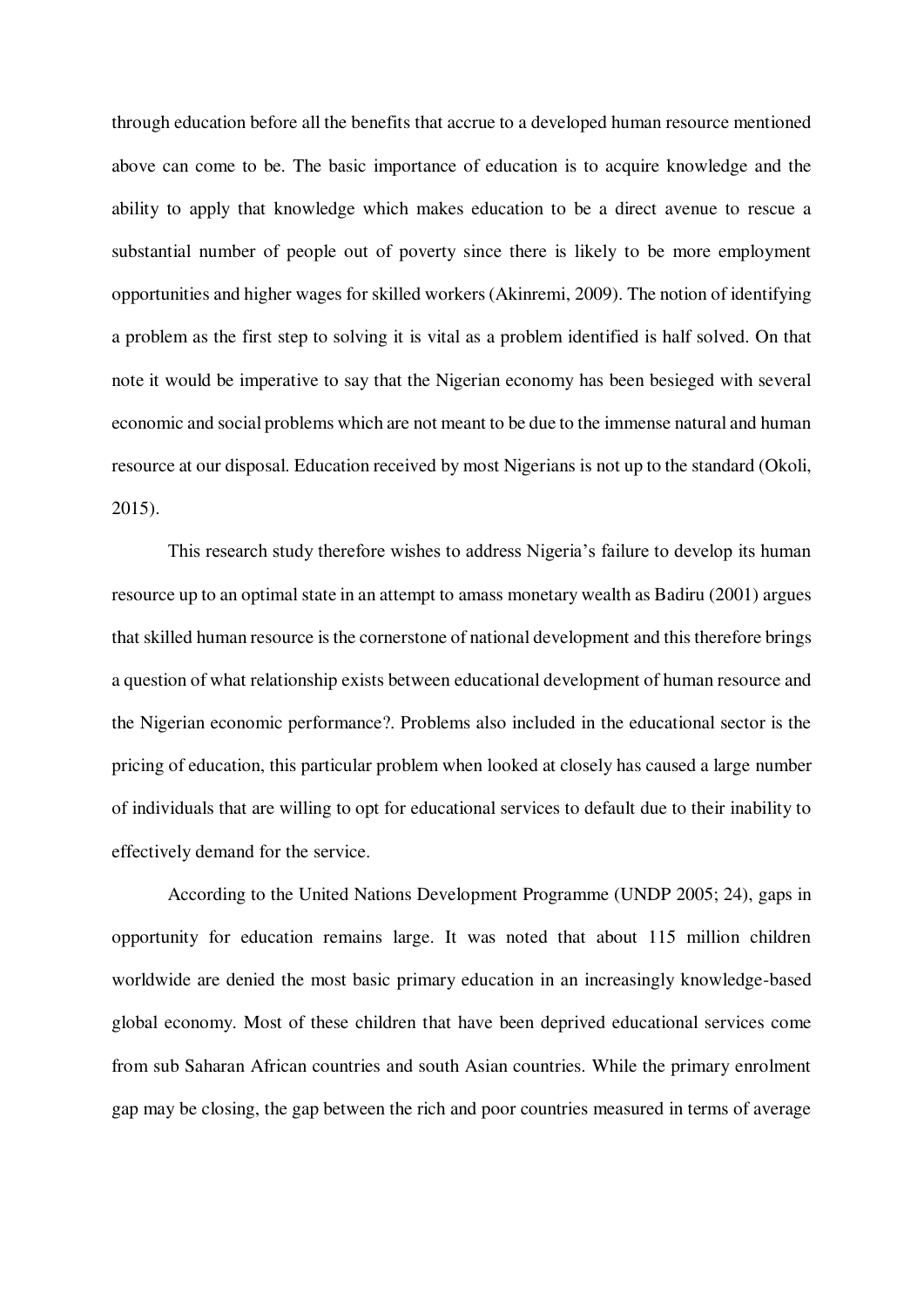years of education is widening. This is before taking into account the differences in educational quality.

Aighokan et al (2005) observed that the period 1978-1999 was a crisis period in the education sector in Nigeria and this was traced to inadequate funding. It was observed that in the establishment of new educational institutions, sound investment criteria were not followed; instead determining factors such as regional balance, ethnicity, and nepotism and opportunity for personal gains were used as criteria (Awopegba & Adedeji 2000).

Corruption also exist in the education sector of the economy as it is found out that revenue allocated to the education sector gets embezzled. In developing countries corruption occurs in universities (Heyneman, et al. 2008). These corrupt practices include plagiarism, doctoring of academic records and falsification of research results, examination malpractices and bribes offered either to teaching or non-teaching staffs to bypass procedures or for higher grades. Willingness to get engaged in such corrupt practices decreases if individuals perceive such behavior as very objectionable that is a violation of social norm and if they fear transactions in terms of the severity and probability of sanction (Graeff, 2014).

One issue that remains a bone of contention is the government's provision in the optimal quantity and quality for the education sector. For instance, the secondary school gross enrolment ratio in 2007 was at 101 percent for high income countries, 38 percent for less developed countries. But at that Nigeria's secondary school gross enrolment rate stood at 32 percent which was 6 percent below the average for less developed countries (World Development Indicators, 2011). The nature of education, the economic system and government priority are factors that would influence its level in any economy.

Another problem that the educational sector is plagued by can be attributed to the attention given to education by the Nigerian governments when critically looked at is relatively low. Even many years after independence, it is stunning to know that the adult illiteracy rate is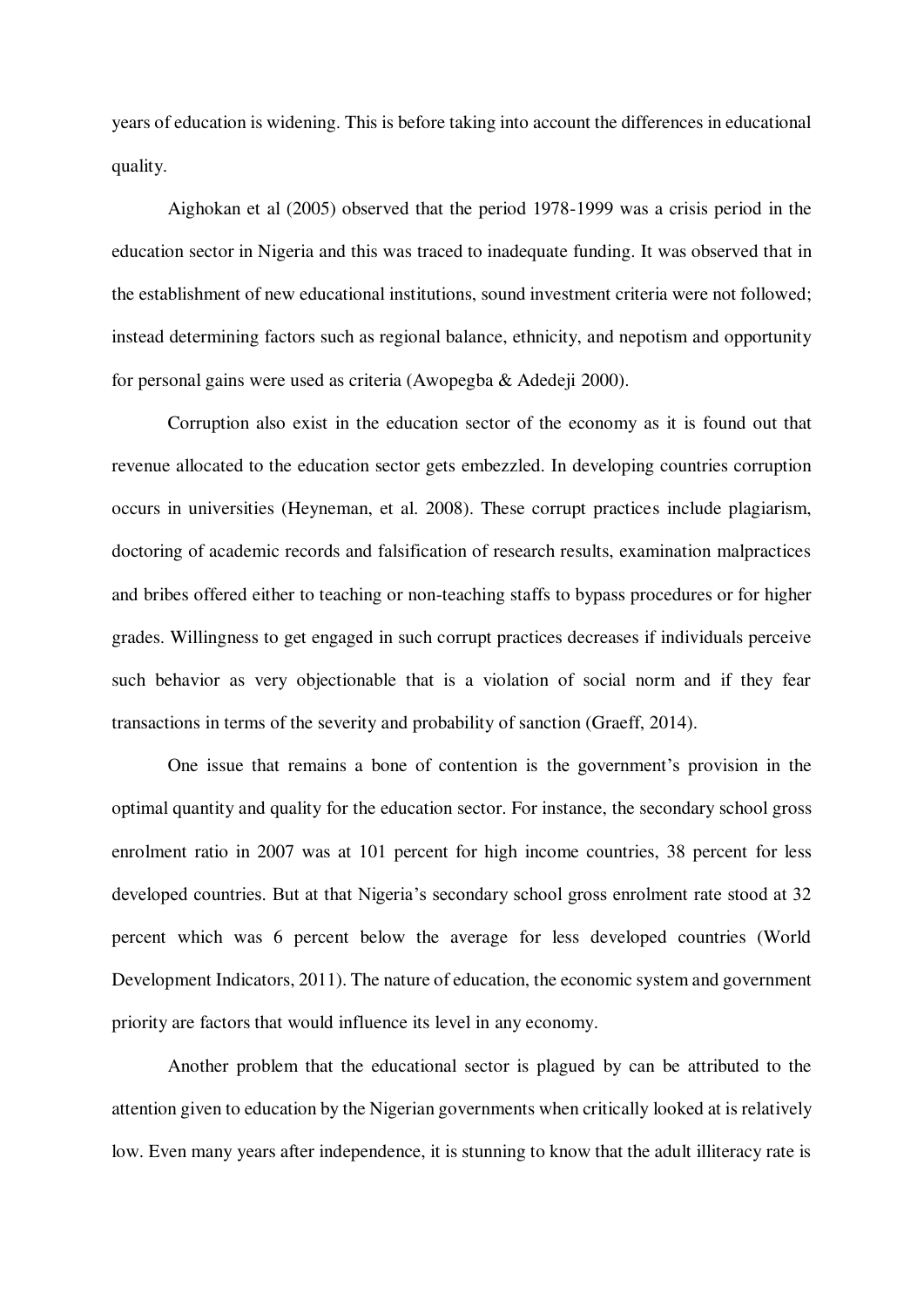still at 74% and the gross enrollment rate is also low (Ibidapo-Obe, 2007). According to the data by Herbert (2002) between the period of 1977-1998, the total education budget represented an average of 9.7% of total government expenditures, while its percentage share of the GDP from 1991-2009 has maintained a value of 0.85%. Its highest value was 5.11 % in 1981 and its lowest was 0.85% in 1991 (UNESCO, 2011). Examining the statistics above, it is established that expenditure on education is still below expectation.

Another pertinent issue in the Nigerian educational sector is that of teacher education. The basic problems reported by surveys carried out in various research in Nigeria have shown the discrepancy between the demand for teachers and the supply for teachers, and that teachers fail to meet the minimum requirement as stated by the National Policy for Education. This is due to lack of incentives, brain-drain and lack of motivation (Ibidapo-Obe, 2007). Henry et al (2008) noted that globalization has led to the reframing of educational policies and this explains the increase in tuition fee which often results in riots leading to cancellation of semesters. Industrial actions by the University Staff requesting for higher salaries and better working conditions also compound the situations. According to Okoli (2015), it is seen that no university in Nigeria has been ranked as meeting international standards and this makes it evident as the center of the nation's growth "the Education system" no longer holds value; hence the nation is really paying for this.

It is also important to note that products of the Nigeria education system are sometimes not employable due to corruption mindset existing in the so called developed human resource causing massive unemployment and under-development in the country. No survival skills inherent in the so called developed human resource as the present teachers and students need the exceptional problem-solving skills, ability to do several things at the same time and a lack of this is seriously leading to increased poverty rate in the country (Okoli, 2015). Problems also lie in the hands of the guardians or sponsors who don't allow their wards to effectively make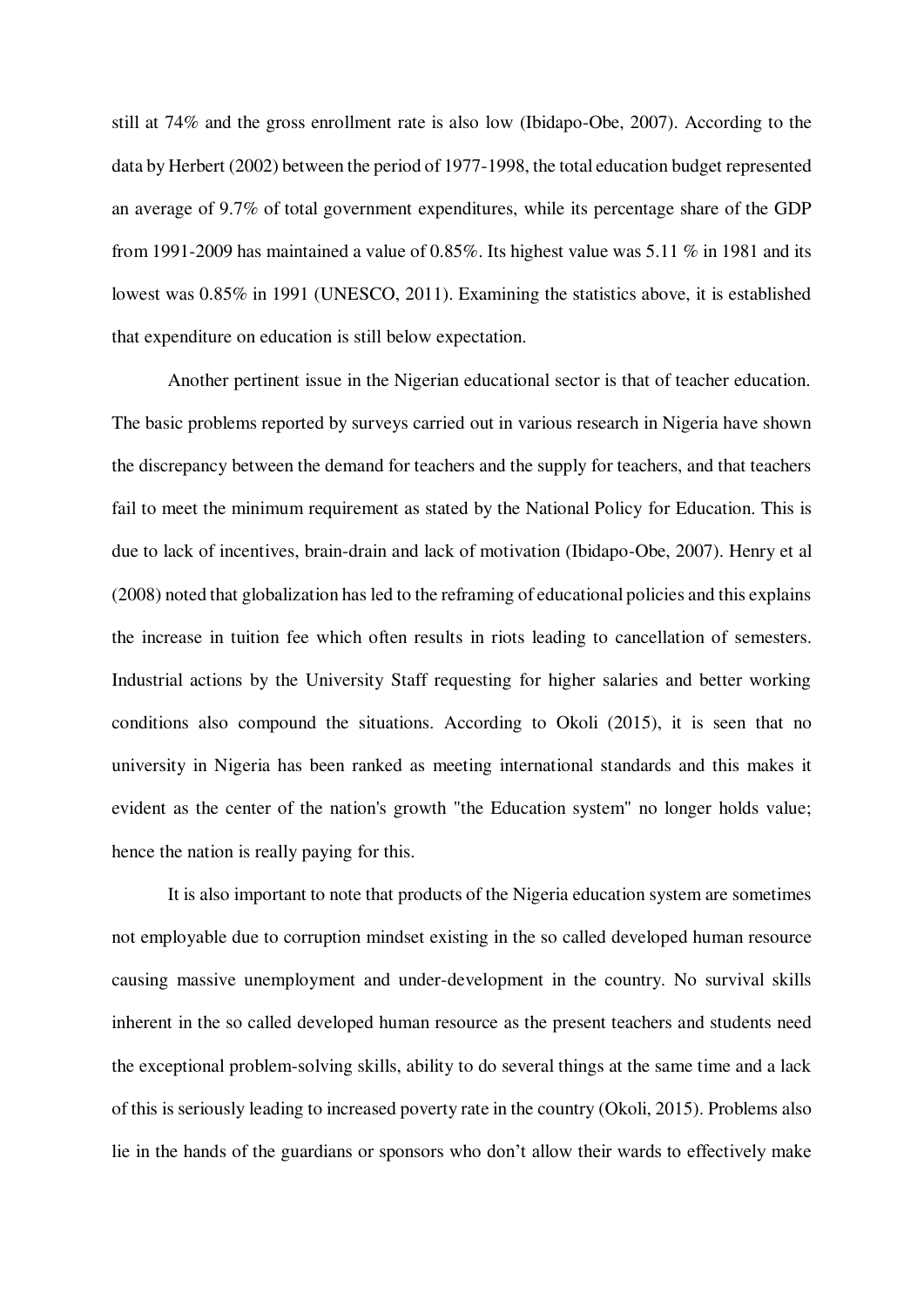choices of what course or area to be specialized while receiving education. Individuals when forcefully compelled to study a course that is not at heart would tend to waste resources expended (Oluwatoyin, 2015).

As a result of a study reviewed it was shown according to a member of the British Parliament, Mr. Iain Stewart, that there will be nearly 30,000 Nigerian students in the UK by 2015, and this accounts for seven per cent of the total UK university population and this makes a large amount of resources to be expended on education abroad due to the low standard of education present in the Nigerian economy and sometimes due to unbearable cost of education present in the Nigerian economy ( Tony, 2012). Nigeria's problem such as unemployment, corruption, low incomes, degrading poverty, and inefficient governance can therefore be traced to human resource as they play the active role in orchestrating this entire act which then bring then brings up the question that what effect does human resource development have on Nigerian economic performance? The problem listed above won't get solved if the importance and implication of human resource is not fully stressed. For meaningful development to therefore exist in the educational sector; the government needs to re-address the issue of funding and the solution to the question of possible relevant policy frame works that can be deduced from the research findings would be researched. Private educational investors, teachers, Parents or guardians and students need a reorientation towards achieving the goals of education.

The objective of this research work is to investigate and analyze the causal relationship existing between human resource development and the Nigerian economic performance. In specifics the study seeks to analyze the casualty between education and human resource development on economic performance through the factors of total government expenditure on education, gross fixed capital formation and labour force saturation in Nigeria. The study covers the period from 1981-2014.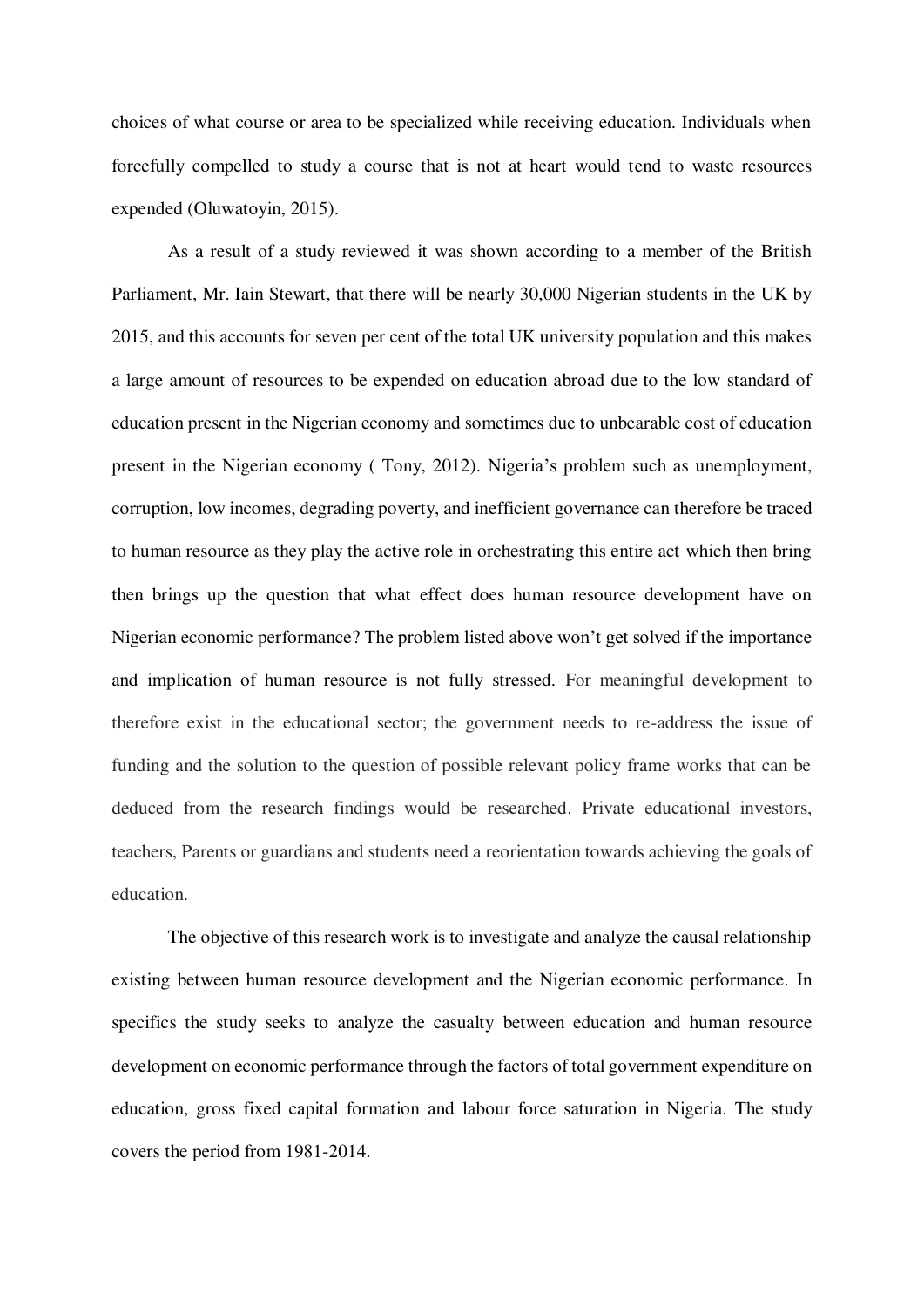Investment in education results in the development of human capital, which has been described as a key determinant of the economic performance of Nigeria. The key argument behind this study is to ascertain the missing link in Nigeria's ability to harness and effectively utilize one of its rich endowments (human resource) for national development. The study would broaden the scope that past research framework on the topic in question has been based. Research work in the area of human resource development have left out investigated reasons as to why unemployment still exists even with the current quality of the stock of human capital present in the Nigerian economy.

The study is organized into five sections with this section containing the introduction. The review of related literature and theoretical framework and model specification are contained in sections two and three respectively. The fourth section contains the estimation framework, interpretation of results while the discussions, conclusion and policy recommendations are contained in section five.

#### **2. Review of Related Literature**

A plethora of the different theories by which economic growth can be stimulated and sustained have been discussed by growth theorists since the time of Adam Smith. However, the fundamental model has not lost its savor. The different theories have therefore been variations on a theme at least on the basic factors; land, labour, and capital (generally constructed as physical capital). Some of these theories include the Neo-classical, the Endogenous growth theory and the growth induced by human capital formation theory. Disagreement that has therefore ensued on this fundamental growth theory has been based on resolving what the most efficient uses are and the arrangement of these factors of production and by who they should be controlled (Zipfel, 2004, Romer, 2007). The reviewed literature carried out research to ascertain the relationship between human resource development or human capital; education and economic performance or economic growth.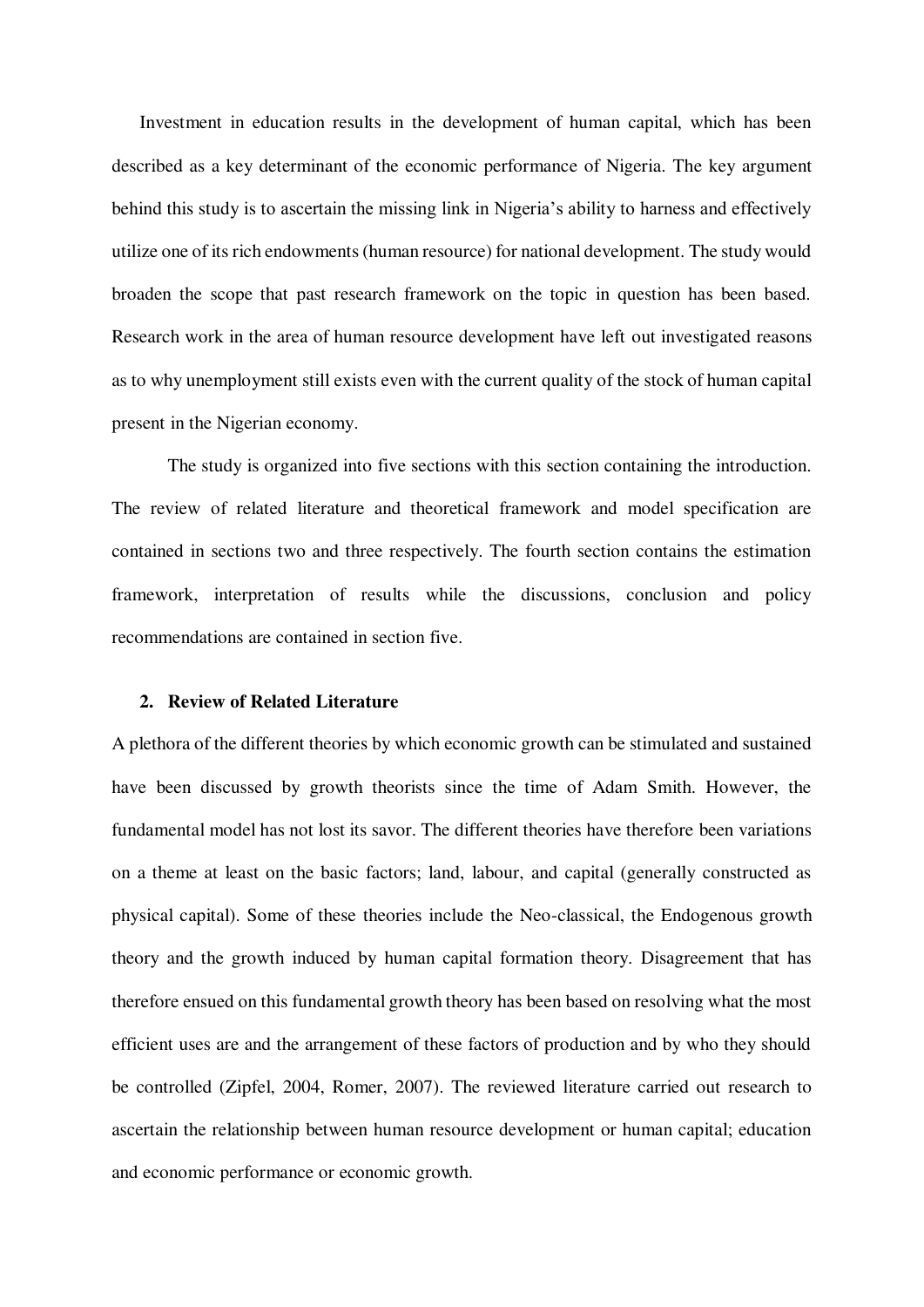A study carried out by Chiawa et al. (2012) investigated the causal relationship between government expenditure and economic growth in Nigeria by using time series data between the periods of 1970 to 2008. The study realized that total expenditure does not cause the growth of gross domestic product (GDP) which is incompatible with the Keynesians theory but the growth of GDP does cause an increase in total public expenditure which is compatible with Wagner's law.

Adelakun (2011) conducted a study on human capital development and economic growth using the OLS technique. This evaluates the human capital using the GDP as proxy for economic growth; total government expenditure on education and the enrolment pattern of tertiary, secondary and primary schools as proxy for human capital. The result concluded that a positive relationship exists between government expenditure on education as well as pattern of enrolment in primary secondary, and tertiary institutions in engendering economic growth in the long run.

Nurudeen and Usman (2010) researched the disaggregated analysis on government expenditure against the economic growth of Nigeria specifying expenditure on education as the form of government expenditure. The result showed that no significant relationship existed between expenditure on education and economic growth in Nigeria. However, it was suggested that the Nigerian government should increase its expenditure that goes to the education sector even if it comes at the expense of a reduction in other aspect of investment as this would help to increase productivity, economic growth and ultimately economic development.

Dauda (2009) examined the relationship between investment in education and economic growth in Nigeria using annual time series data from the year 1977 to 2007. The paper made use of Johansen cointegration technique and error correction mechanism. The results showed that there is a long-run relationship between investment in education and economic growth. The growth rate of educational expenditure which is the main variable of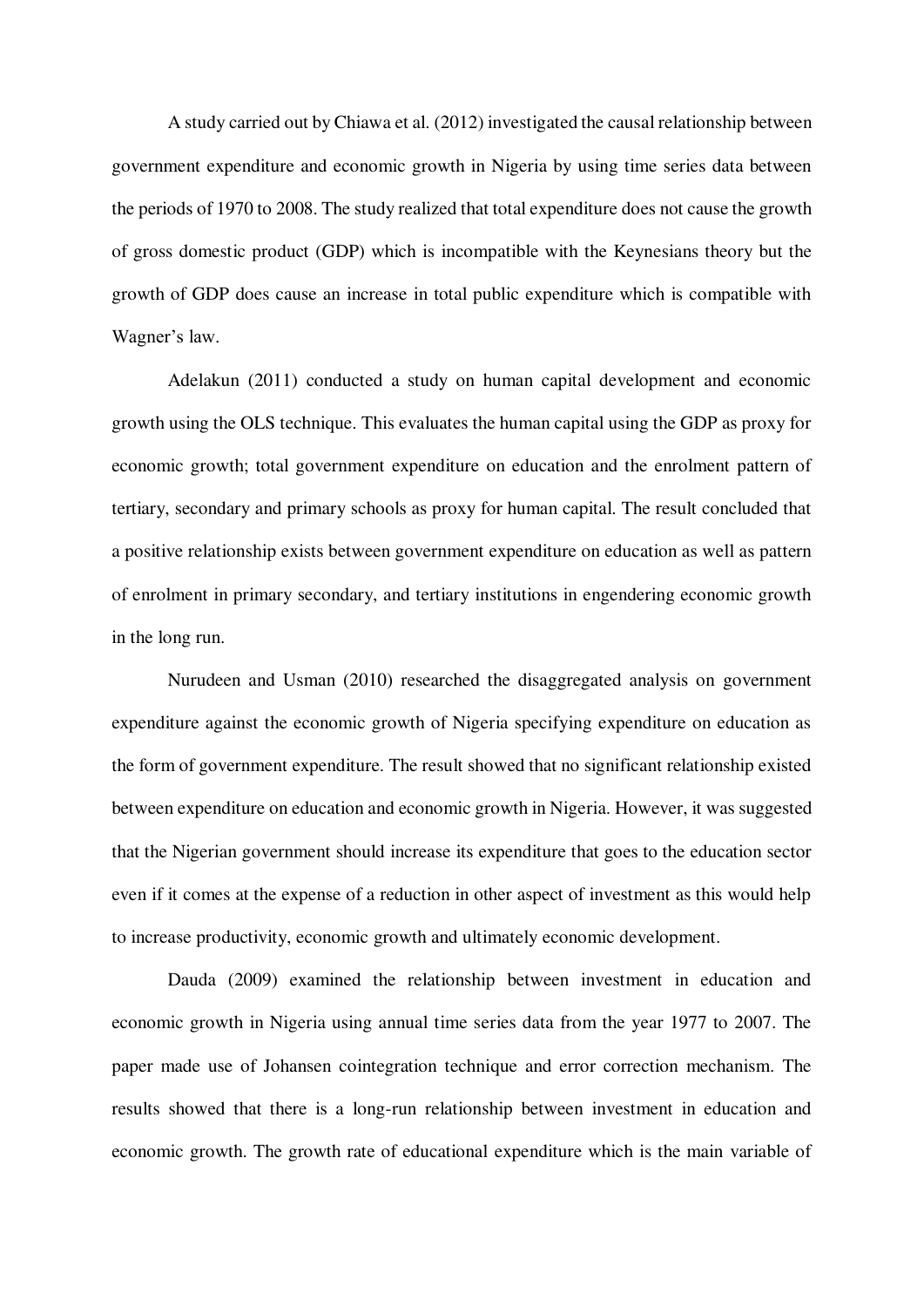interest had positive and significant effect on economic growth in Nigeria. The result therefore stressed the fact that educational investment plays a vital role in developing an economy and it enhances growth in a nation's income. The growth coefficient of gross fixed capital formation has a positive and statistically significant effect on the Nigerian economy and in addition other variables used were statistically significant except labour force.

The role and impact of education on economic growth in the two largest economies of the former Soviet Bloc, namely, the Russian Federation and Ukraine was analyzed by Ararat (2007). The study estimated the significance of different educational levels, including secondary and tertiary education, for initiating substantial economic growth that now takes place in the two countries. This study estimated the model of endogenous economic growth and the system of linear and log-linear equations that accounts for different time lags in the possible impact of higher education on economic growth. The result of the study showed that there is no significant impact of educational attainment on economic growth. The results from the system equations indicated that an increased access of the population to higher education brings positive results for the per capita GDP growth in the long run.

Bakare (2006) investigated the growth implications of human capital investment on Nigerian economic performance using the tool of vector autoregressive error corrections mechanism. The study showed that a significant functional and institutional relationship exist between the investments in human capital and economic growth in Nigeria. It was therefore discovered that a one percent fall in human capital investment led to a 48.1% fall in the rate of growth in gross domestic output between 1970 and 2000.

The Musibau and Rasak (2005) investigated the long run relationship between education and economic growth in Nigeria using the Johansen's cointegration techniques. The result observed that a long-run relationship exists between education and economic growth in Nigeria. It was also discovered through the study that a long-run effect of a one percent increase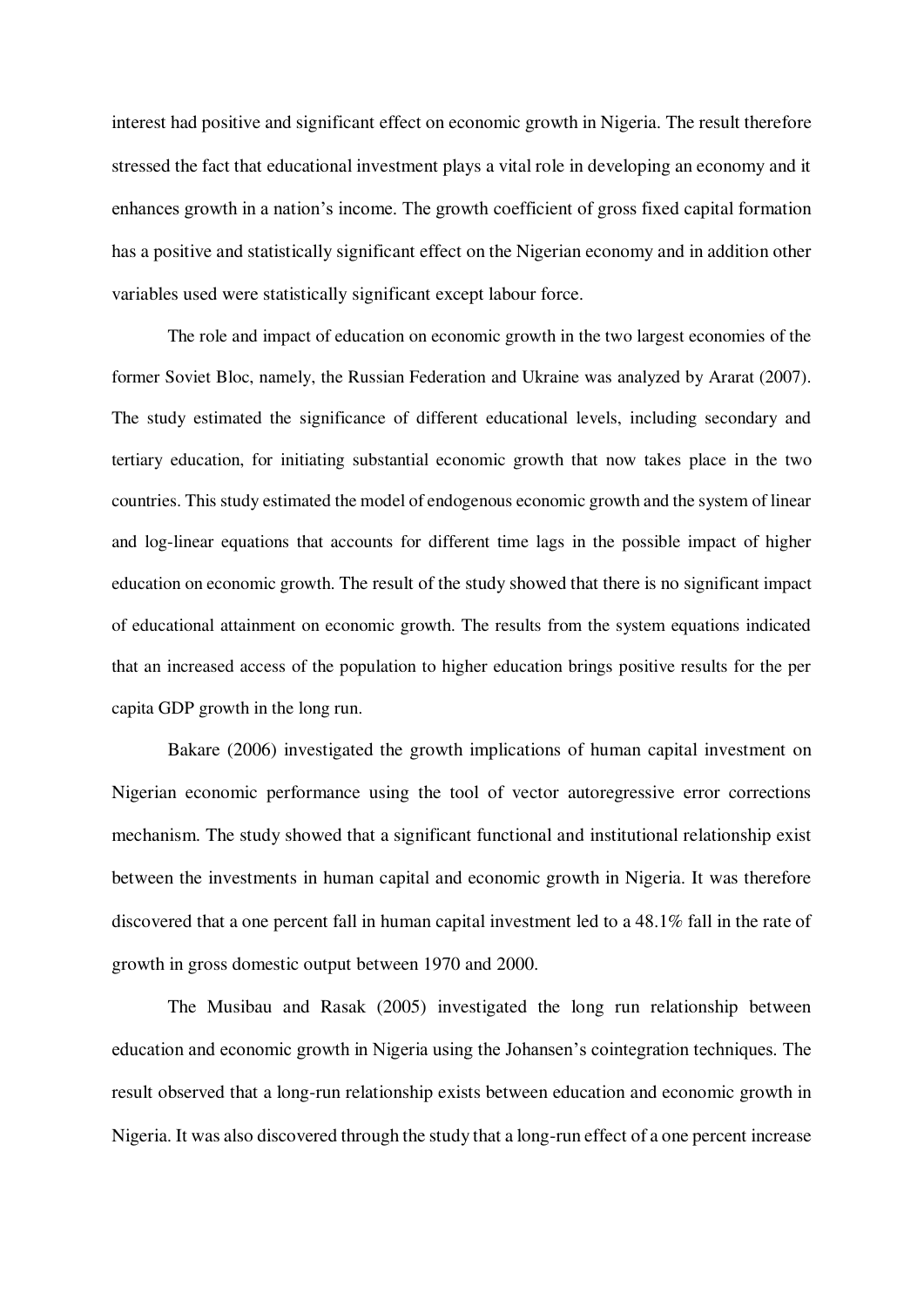of average years of schooling on output per worker while keeping other related variables constant is approximately 0.86 percent while the long-run elasticity of capital is 0.139 percent.

 A study was carried out by Babatunde and Adefabi (2005) to investigate the long run relationship on education expenditure and economic growth in Nigeria applied the Johansen cointegration techniques and vector error correction methodology. The result revealed that the Johannsen cointegration technique result establishes a long run relationship between education and economic growth.

Chete and Adeoye (2003) investigated the nexus existing between human capital investment and economic growth in Nigeria. A number of methodological approaches were employed to examine the relationship. Specifically, test like the unit root test, Granger causality tests were carried out. The Result revealed that there was no conclusive position on the direction of causality specifically as shown in the Granger causality tests. The paper observed that a mismatch exist between the manpower needs of the country and the skills turned out by the educational system.

According to the study carried out by Uwatt (2003), provided an empirical evidence on the role of human resource development proxied by enrolment in educational institutions on economic growth in Nigeria, using the augmented Solow growth model and relying on cointegration test and the error-correction mechanism to measure the proportion of the deviation from a long run relationship that is corrected in one time period. The results showed that human resource development does not only contribute positively to economic growth in Nigeria, but its impact is strong and statistically significant. This result occurred despite the decline in the quality of education at all levels since the mid-1980s. Contrary to this conventional wisdom, Ayara's (2003) study observed that the growth of educational capital depicts a significant negative effect on economic growth in Nigeria. This is in line with the results to the studies by Pritchett (2001), Islam (1995) and Hoeffler (1999).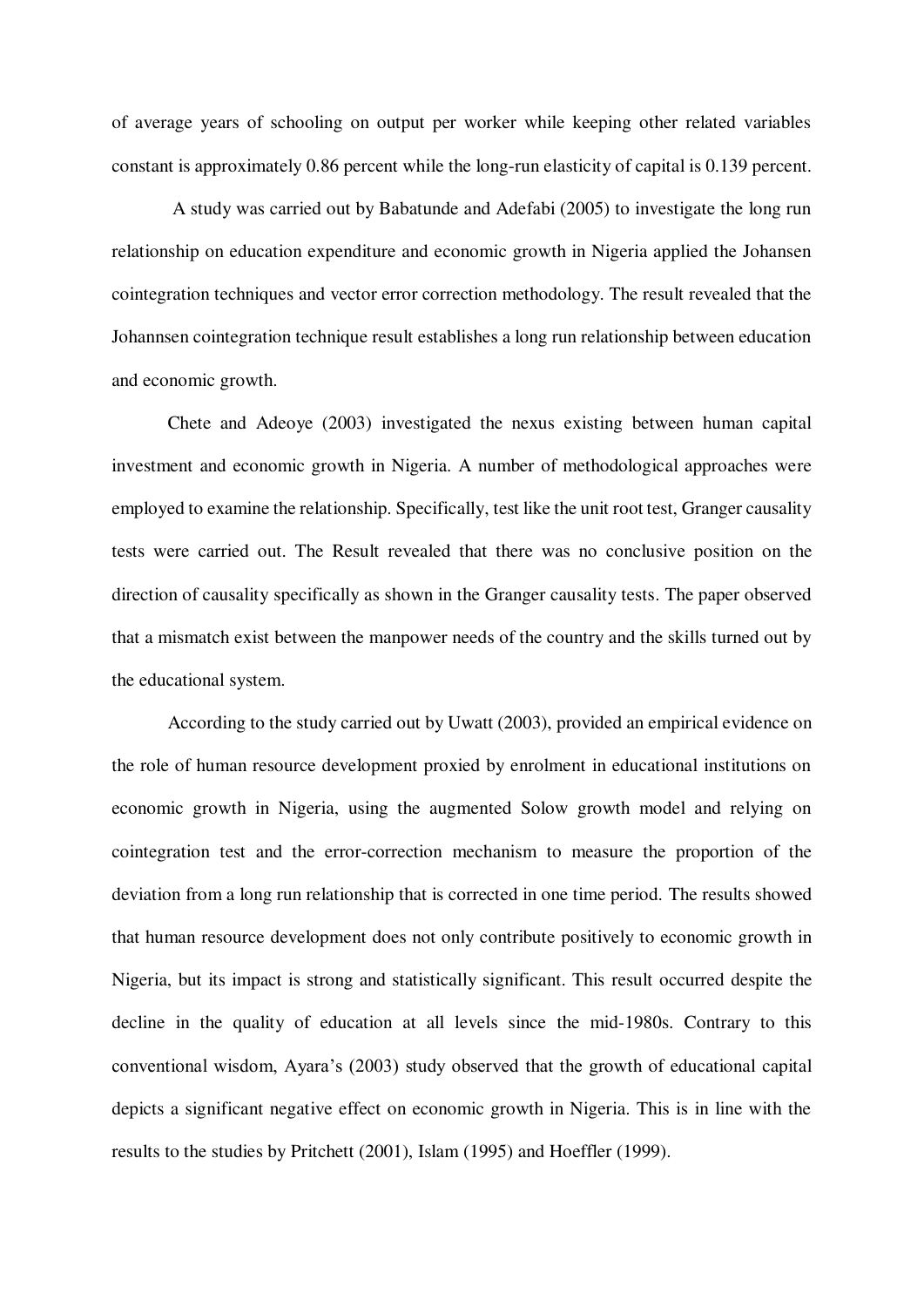#### **3. Theoretical Framework and Model Specification**

In other to derive the model that is best for this study, the starting point would be the Solow growth model through the augmented Solow growth framework. Under the neo-classical growth model which simply states that changes in the factor of productions are responsible for economic growth and development (Solow 1956, 1957, Meade, 1961). The neo classical growth model is then used to depict the simplest way by which an economy would transform itself towards development (Hoeffler, 1997, Jhingan, 2003). Due to this the augmented Solow model of neo classical production function is used. Solow postulated a continuous production function that links output to input of capital and labour (Dornbusch, et al 2004). We therefore have the production function to be

$$
Y = Af(K, L) \tag{1}
$$

A representing the level of technology because a higher level of technology the more the output that would be produced for a given level of inputs. Since inputs (capital and labour alongside technological possibilities) determine output produced then the production function is represented as

$$
Yt = f(At, Kt, Lt)
$$
 (2)

Where Y is the aggregate real output, K is the stock of capital, L is labour, A is the efficiency factor and the time factor is also included. Differentiating equation 2 with respect to time, dividing by Y and rearranging the terms we have equation 3 to be

$$
\left\{\frac{\Delta Y}{Y}\right\} = \left\{\frac{\Delta A}{A}\right\} + \left\{F_K \frac{\Delta K}{Y}\right\} \left\{\frac{K}{K}\right\} + \left\{F_L \frac{\Delta L}{Y}\right\} \left\{\frac{L}{L}\right\} \tag{3}
$$

Where  $Y/K =$  growth rate of output;

 $K/K =$  Growth rate of capital;

 $L/L =$  Growth rate of labour force

 $F_KF_L$  = Social marginal product of capital and labour respectively;

 $\Delta A/A$  = Hicks neutral rate of change of technological progress.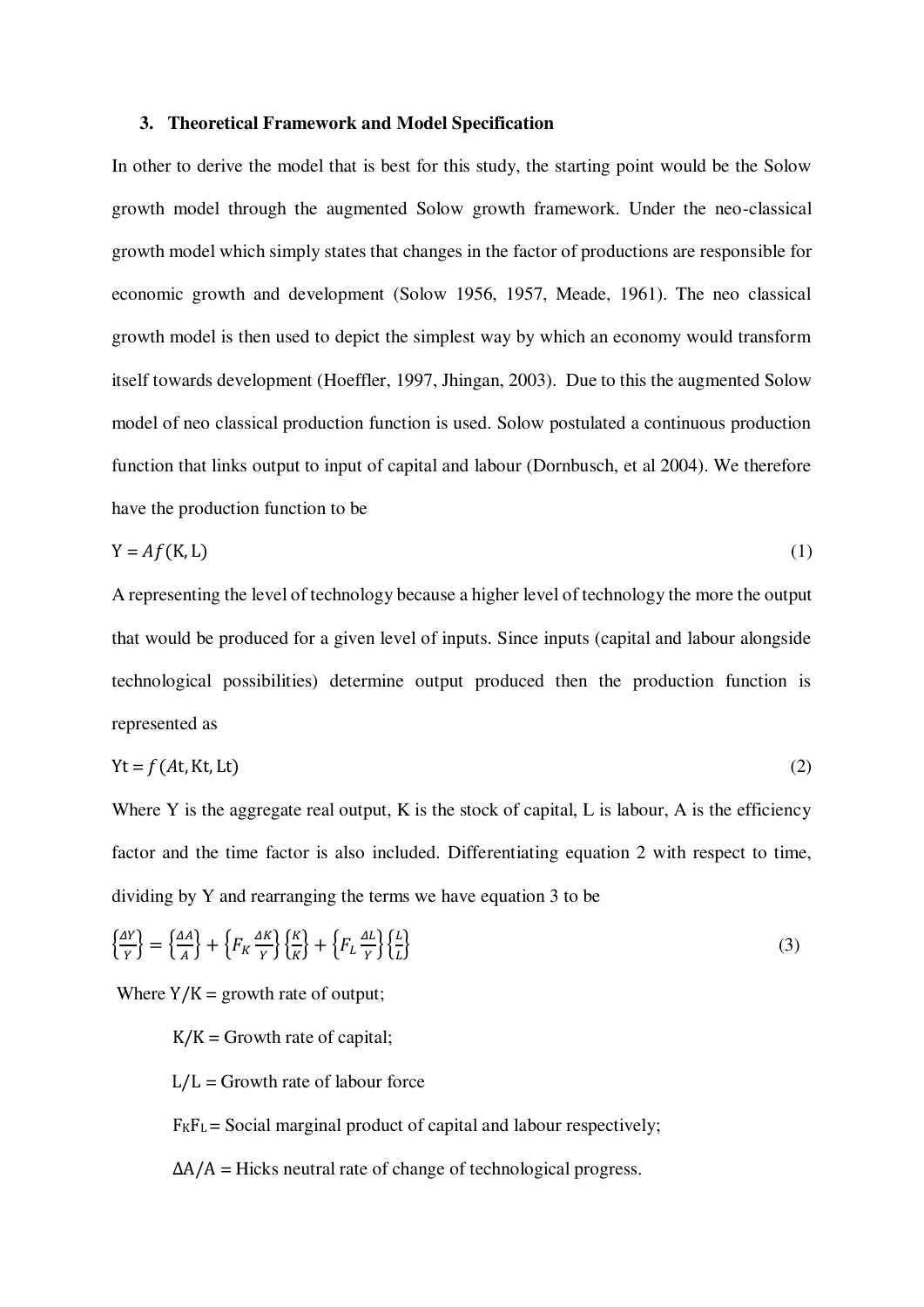The model in equation 3 therefore explains that an increase in national output can be experienced as a result of the accumulation of physical capital through an increase in labour force and improved technological progress. Human capital is therefore considered the major determinant influencing labour productivity as it absorbs new technology, promotes management efficiency in terms of resources and increases the rate of innovativeness (Jhingan, 2002, 2003 Adamu, 2003). For high labour productivity to be attained it is therefore imperative that investment in human capital which is termed an endogenous factor be attended to as accumulation of physical capital is made feasible by the skills, attitude, knowledge and health status of the people that partake in such exercise. A positive and strong relationship therefore exists between expending on education (investment in human capital) and output growth (Lucas, 1998, Schultz, 1992, Jhingan, 2002, 2003, Adamu, 2003, Chete and Adeoye, 2003). An integration of both exogenous and endogenous factors have been attempted by different studies (such as Romer (1990), Grammy and Assane (1996), Chete and Adeoye (2003) to mention a few) to explain economic growth using the augmented Solow growth model. The impact of human capital or expenditure on human resource development on economic performance as incorporated by Mankiw, Romer and Weil (1992) to validate the chosen data is presented as follows:

$$
Y_{(t)} = K^{\alpha}{}_{(t)} H^{\beta}{}_{(t)} (A_{(t)} L_{(t)})^{1-\alpha-\beta}
$$
\n
$$
\tag{4}
$$

Where  $Y =$  Output

 $K =$  Physical capital

- $H = Stock of human capital$
- $L =$ labour force
- $A = Level of technology$
- $\alpha$ ,  $\beta$  < 1 depicting decreasing returns to capital invested.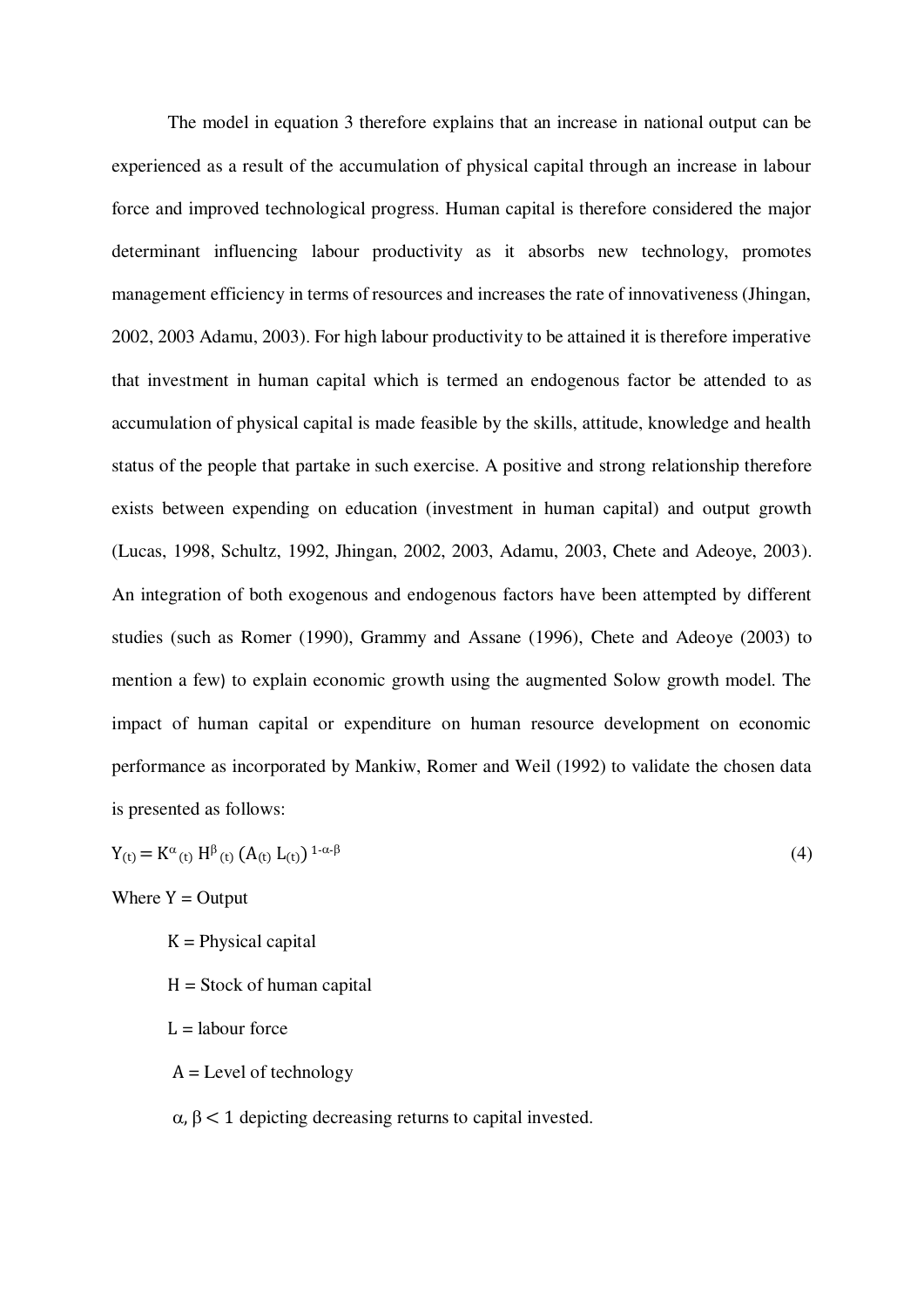In equation (4) both  $(A_{(t)}L_{(t)})$  imply the effective unit of labour and as earlier said the equation exhibits decreasing returns to capital that is  $\alpha + \beta < 1$ .

Rewriting equation 4 in a log-linear functional form we have;

$$
Log Y_{(t)} = \alpha log K_{(t)} + \beta log H_{(t)} + 1 - \alpha - \beta log (A_{(t)} L_{(t)})
$$
\n(5)

## **Model specification.**

Based on both theoretical and empirical literature on the causality between government education expenditure and human resource development on Nigerian economic performance the following model is specified to evaluate the degree to which education expenditure by the government has been able to develop the human resource to engender growth in Nigeria.

The equation is therefore stated in linear form as;

$$
RGDP = f(TGED, GFCF, LABOUR)
$$
\n(6)

Where;

RGDP = Real gross domestic product as a proxy for economic performance

TGED = Total Government Expenditure on Education

GFCF = Gross fixed capital formation

 $LF =$  Labour force

 $\mu$  = Error term

Mathematically we have;

$$
RGDP = \alpha_0 + TGED^{\alpha_1} + GFCF^{\alpha_2} + LF^{\alpha_3}
$$
\n<sup>(7)</sup>

Econometrically the above equation (7) can be written as;

$$
RGDP = \alpha_0 + TGED^{\alpha_1} + GFCF^{\alpha_2} + LF^{\alpha_3} + \mu
$$
\n(8)

Rewriting equation (6) in a log linear functional form we have that;

$$
InRGDP = \alpha_0 + \alpha_1 In TGED + \alpha_2 In GFCF + \alpha_3 In LF + \mu
$$
\n(9)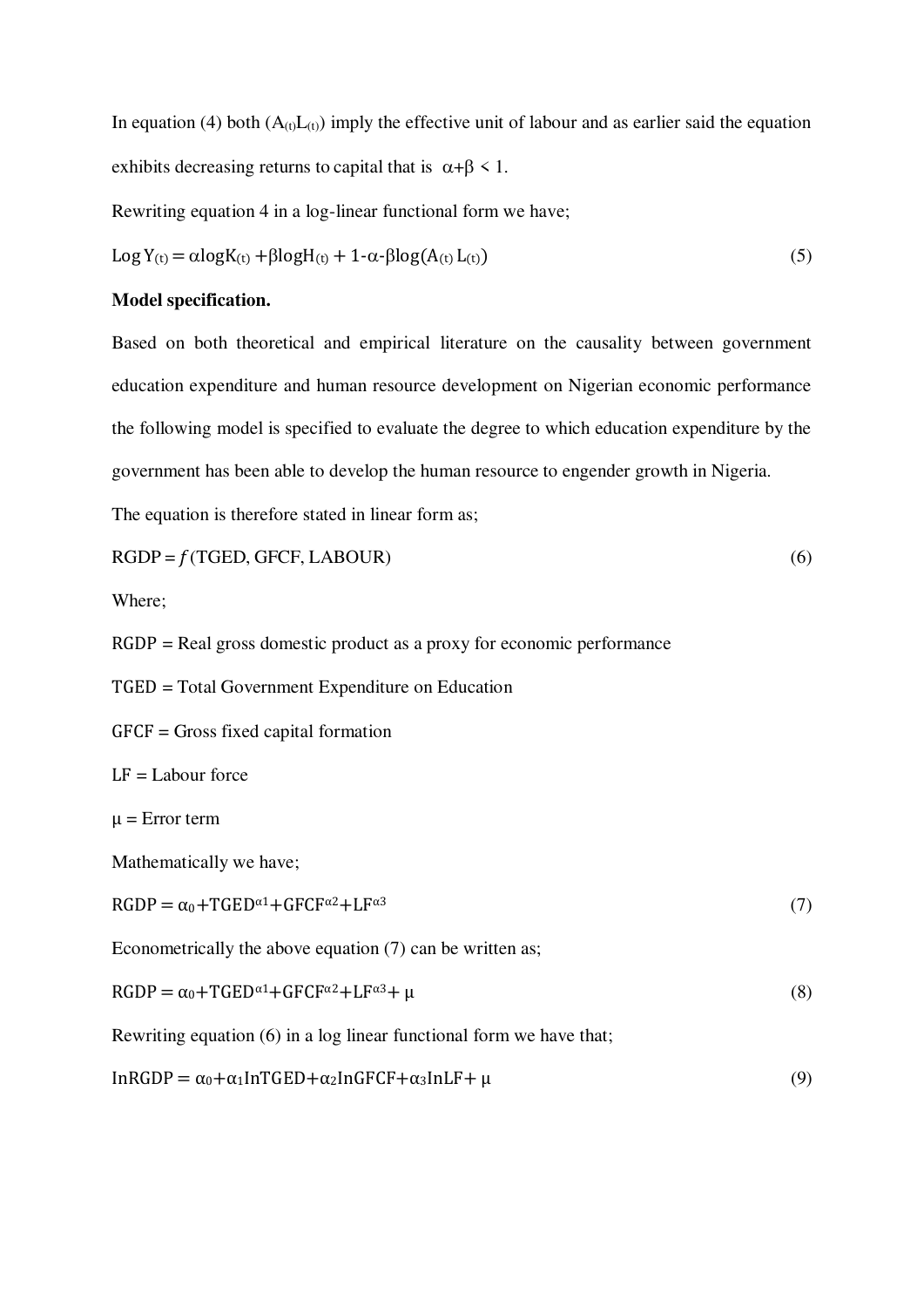## **4. Discussion of Results**

## **Unit root tests.**

The idea and aim here is to test the variables selected if they are stationary or non-stationary and then determine their order of integration. The augmented dickey fuller test would be used to find the existence or non-existence of unit root. The result of the augmented dickey fuller is presented below;

| <b>VARIABLES</b> | <b>LEVEL ADF</b> | $1ST$ DIFFERENCE  | <b>RESULTS</b> | <b>INFERENCE</b>  |
|------------------|------------------|-------------------|----------------|-------------------|
| <b>RGDP</b>      | 1.760607         | $-4.247680$       | I(1)           | <b>STATIONARY</b> |
|                  |                  | $(-3.653730)*$    |                |                   |
|                  |                  | $(-2.957110)$ **  |                |                   |
|                  |                  | $(-2.617434)$ *** |                |                   |
| <b>LABOUR</b>    | $-0.606002$      | $-6.165833$       | I(1)           | <b>STATIONARY</b> |
|                  |                  | $(-3.653730)*$    |                |                   |
|                  |                  | $(-2.957110)$ **  |                |                   |
|                  |                  | $(-2.617434)$ *** |                |                   |
| <b>TGED</b>      | $-1.694014$      | $-4.169594$       | I(1)           | <b>STATIONARY</b> |
|                  |                  | $(-3.679322)*$    |                |                   |
|                  |                  | $(-2.967767)$ **  |                |                   |
|                  |                  | $(-2.622989)$ *** |                |                   |
| <b>GFCF</b>      | $-0.252655$      | $-3.094745$       | I(1)           | <b>STATIONARY</b> |
|                  |                  | $(-3.670170)*$    |                |                   |
|                  |                  | $(-2.963972)$ **  |                |                   |
|                  |                  | $(-2.621007)$ *** |                |                   |

Table 1: Summary of unit root tests and order of integration on variables used.

**Source:** Author's compilation, 2016

Where critical values in parentheses indicates  $* = 1\%$   $** = 5\%$   $*** = 10\%$ 

Results gotten after the use of E-views 8 showed that RGDP, TGED, LABOUR and GFCF were not stationary at level. The evidence of the presence of non-stationary time series in all of the five variables stated above provides the basis to proceed by accepting the null hypothesis that the variable has unit root at level and sufficient reason for the variables (RGDP, TGED, GFCF and LABOUR) to be differenced once with the same augmented dickey fuller tests. The results therefore depict that TGED, RGDP, GFCF and LABOUR are stationary at 1st difference based on the augmented dickey fuller tests. Thus, the null hypothesis of non-stationarity is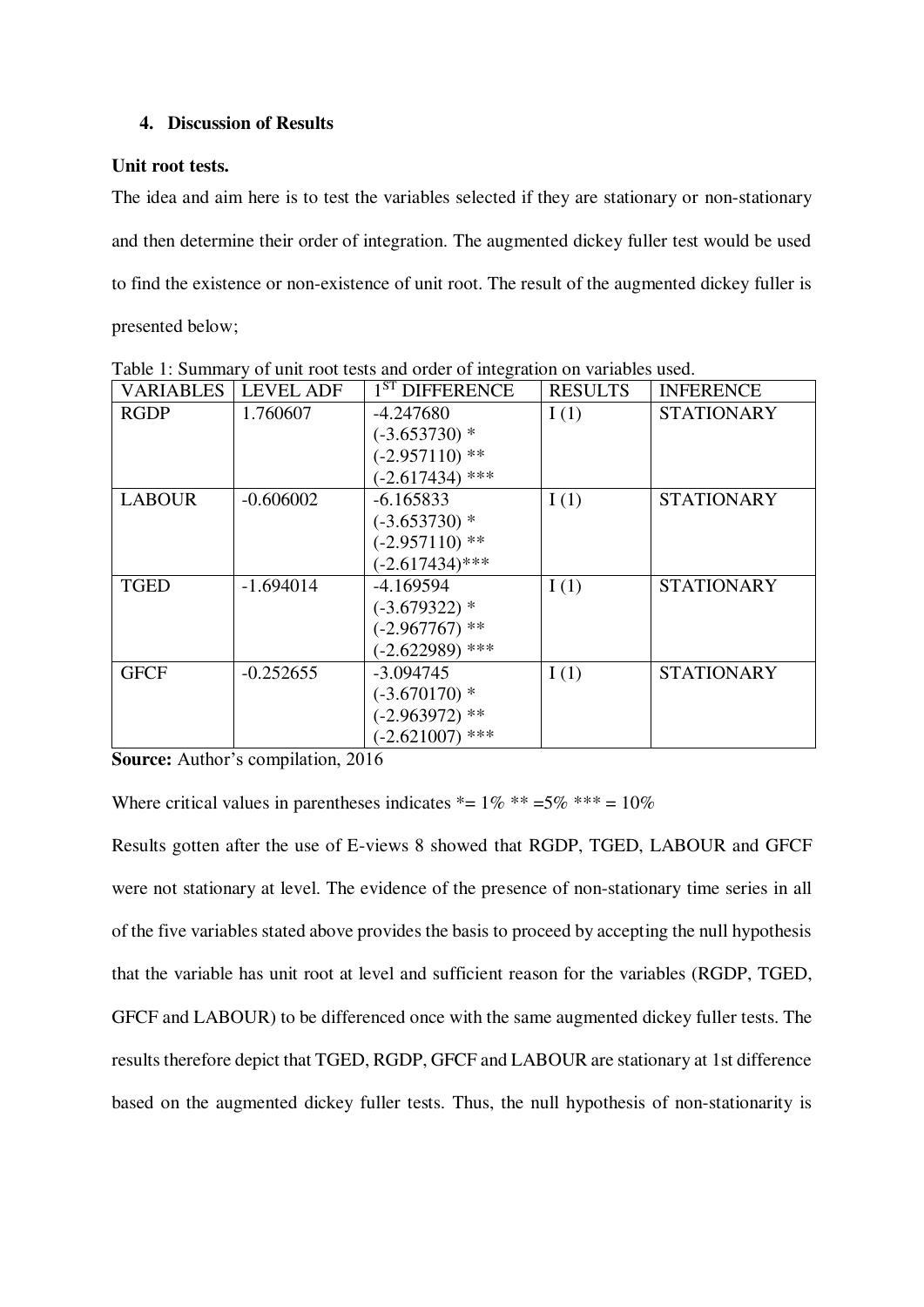rejected and the alternative hypothesis is accepted which implies and confirms the presence of stationarity on all variables to be integrated of order one.

## **Error Correction Mechanism Regression Results.**

The Johansen cointegration analysis showed that there is a long run relationship amongst the variables but there may be disequilibrium in the short run analysis. The error correction mechanism is therefore a measure of the proportion of the deviation from a long run relationship that is corrected in one time period. It therefore looks at the proportion of the deviation in the long run that is corrected in one time period that is how long it takes for the short run to return back to the long run in case of any deviation

| <b>VARIABLES</b> | <b>Coefficient</b> | <b>Standard Error</b> | <b>T-Statistics</b> | <b>Probability</b> |
|------------------|--------------------|-----------------------|---------------------|--------------------|
|                  | 0.046390           | 0.030160              | 1.538141            | 0.1352             |
| GFCF1            | 0.152067           | 0.053260              | 2.855193            | 0.0080             |
| LABOUR1          | $-0.321604$        | 1.135332              | $-0.283269$         | 0.7791             |
| TGED1            | $-0.005922$        | 0.023358              | $-0.253517$         | 0.8017             |
| <b>ECM</b>       | $-0.358375$        | 0.141373              | $-2.534955$         | 0.0171             |

Table 2: Summary of error correction mechanism results

 **Source:** Author's computation, 2016

The specified model is:

 $\Delta$ log(*RGDP*) =  $\beta$ 0 +  $\beta$ 1 $\Delta$ (logTGED) +  $\beta$ 2 $\Delta$ (logGFCF) +  $\beta$ 3 $\Delta$ (logLABOUR) +  $\beta$ 4*ECMt* - 1 +  $\mu$ Where  $\beta_{0-4}$  is the coefficient of the Cointegrating term.

Variables remain the same.

Considering the Error Correction Mechanism result, the 4 variables were estimated at their first difference. Looking at the coefficient of the residuals it therefore means that 36% of the error in the long run relationship is corrected in one time period.

## **Pairwise Granger Causality Test**

The granger causality test is used to examine the causal relationship that exists between variables. It is used to ascertain the direction of causation between variables of interest and for determining whether a particular time series is useful in forecasting another time series.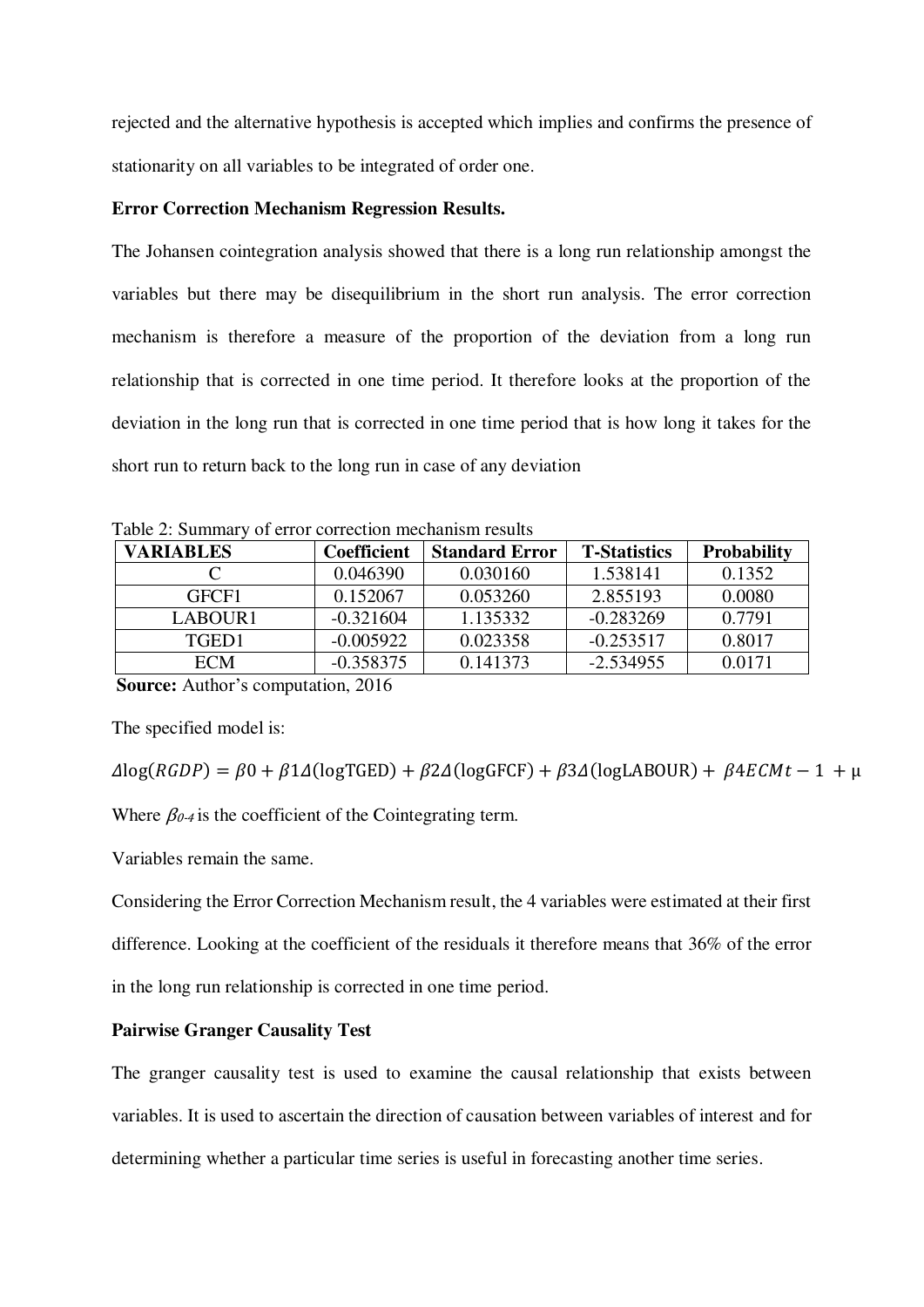The granger causality test was run for all variables and the standard of measurement for the granger causality is 0.05. That is if the probability is less than 0.05 the null hypothesis is rejected and where the F-Cal is less than the F-tab the null hypothesis is accepted.

The analysis to the granger causality is therefore presented below as;

| S/N                     | <b>Null Hypothesis.</b>                                                                                                      | Obs.            | F-Stat             | <b>Probs</b>      | <b>Decision Rule</b> | Direction.     |
|-------------------------|------------------------------------------------------------------------------------------------------------------------------|-----------------|--------------------|-------------------|----------------------|----------------|
| $\mathbf{1}$            | <b>LABOUR</b><br>does<br>not<br><b>Granger Cause GCFC</b><br>GCFC does not Granger<br><b>Cause LABOUR</b>                    | $\overline{32}$ | 7.15114<br>4.94991 | 0.0032<br>0.0147  | Reject<br>Reject     | Bi-directional |
| $\overline{2}$          | RGDP does not Grange<br>Cause GCFC<br>GCFC does not Granger<br>Cause GDP                                                     | 32              | 14.5395<br>1.94636 | 0.00005<br>0.1623 | Reject<br>Accept     | Unidirectional |
| $\overline{\mathbf{3}}$ | TGED does not Granger<br><b>Cause GFCF</b><br><b>GFCF</b><br>does<br>not<br><b>Granger Cause TGED</b>                        | 32              | 5.40947<br>0.84374 | 0.0106<br>0.4411  | Reject<br>Accept     | Unidirectional |
| $\overline{\mathbf{4}}$ | <b>RGDP</b><br>does<br>not<br>Cause<br>Granger<br><b>LABOUR</b><br><b>LABOUR</b><br>does<br>not<br><b>Granger Cause RGDP</b> | 32              | 4.33301<br>4.33081 | 0.0233<br>0.0234  | Reject<br>Reject     | Bi-directional |
| 5                       | <b>TGED</b> does not Granger<br>Cause LABOUR<br><b>LABOUR</b><br>does<br>not<br><b>Granger Cause TGED</b>                    | $\overline{32}$ | 2.10490<br>6.14639 | 0.1414<br>0.0063  | Accept<br>Reject     | Unidirectional |
| 6                       | TGED does not Granger<br>Cause RGDP<br>RGDP does not Granger<br><b>Cause TGED</b>                                            | 32              | 3.31613<br>0.21967 | 0.0515<br>0.8042  | Accept<br>Accept     | Independence   |

Table 3: Result of causality tests.

**Source:** Author's computation, 2016

Table 3 results revealed that the null hypothesis that Labour does not granger cause Gross Fixed Capital Formation is rejected and the same decision is made regarding the null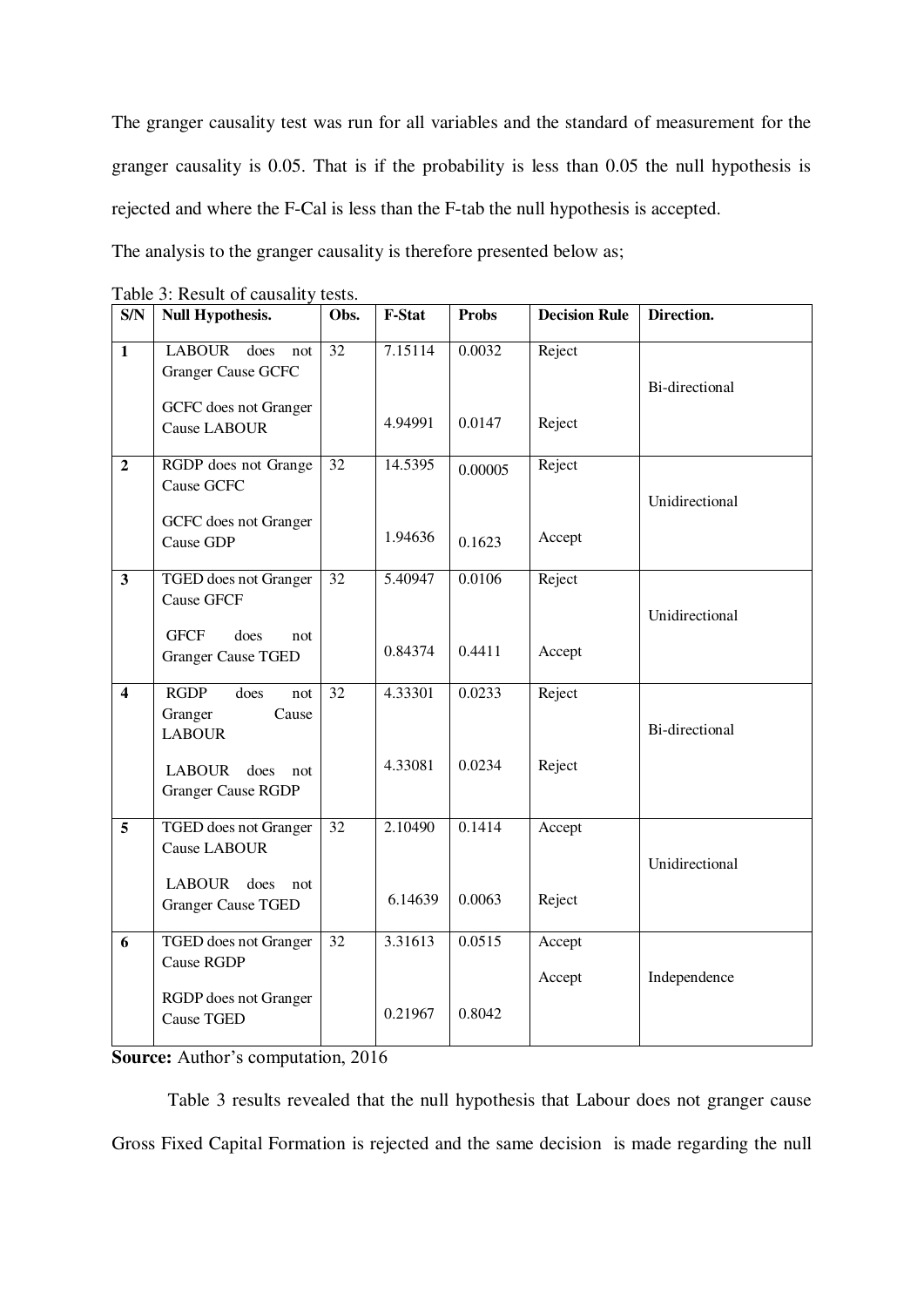hypothesis that the Gross Fixed Capital Formation does not granger cause Labour meaning that we accept the alternative hypothesis that states that Labour actually granger causes Gross Fixed Capital Formation. From this interpretation it is deduced that a bi-directional relationship exists between Labour and Gross Fixed Capital Formation.

The null hypothesis of Labour not granger causing Gross Fixed Capital Formation is rejected meaning that Labour actually granger causes an increase in the Gross Fixed Capital Formation. The Real Gross Domestic product not granger causing Gross Fixed Capital Formation according to the null hypothesis is rejected and we then accept the null hypothesis by stating that the Real Gross Domestic product actually granger causes Gross Fixed Capital Formation while it is accepted that the Gross Fixed Capital Formation does not granger cause Real Gross Domestic product. A unidirectional causality exists here in this case.

The null hypothesis that Total Government Expenditure on Education does not granger cause Gross Fixed Capital Formation as the probability value is greater than 0.05 while the null hypothesis that Gross Fixed Capital Formation does not granger cause Total Government Expenditure on Education is also accepted due to high probability value. As it stands it is therefore inferred that independence exist between the variables.

The null hypothesis that the Real Gross Domestic Product does not granger cause Labour is rejected while the alternative hypothesis that Real Gross Domestic Product granger causes Labour is accepted and this is evident in theoretical terms. Likewise, the null hypothesis that Labour does not granger cause Real Gross Domestic Product is rejected and the alternative hypothesis is accepted based on the probability values that is less than 0.05. It is then deduced that a bilateral causality exists between Real Gross Domestic Product and Labour.

The null hypothesis that Total Government Expenditure on Education does not granger cause Labour is accepted and this is due to the presence of a probability value that is higher than 0.05 and this same decision goes for the null hypothesis that Labour does not granger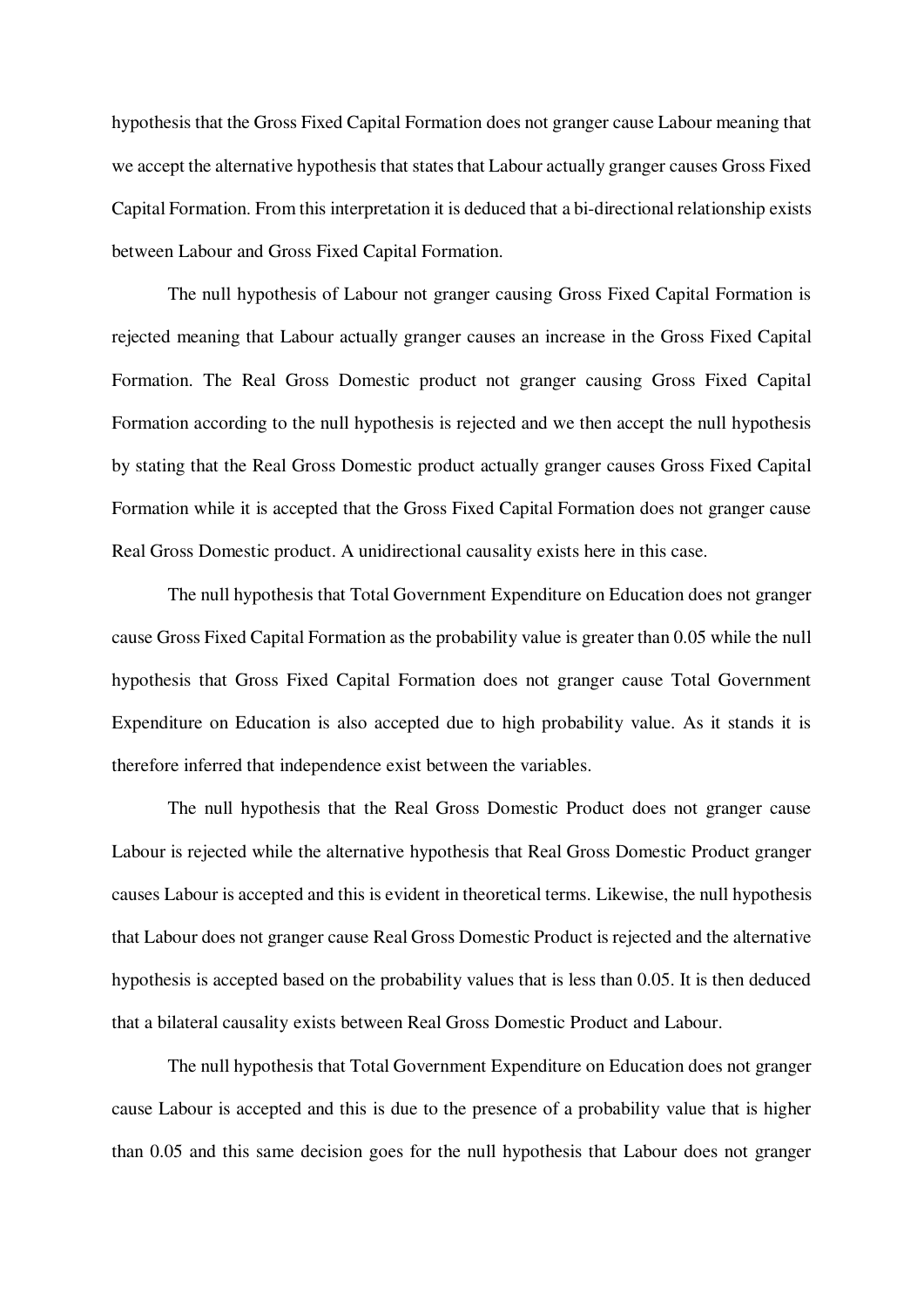cause Total Government expenditure on education due to the existence of a probability value higher than 0.05. It is therefore inferred that no causal relationship, depicting independence between the variables.

The null hypothesis that Total Government Expenditure does not granger cause Real Gross domestic product is accepted due to a probability value that is higher than 0.05 while the same decision is made concerning Real Gross Domestic Product not granger causing Total Government Expenditure on Education as the probability value is also higher than 0.05. It is therefore inferred that independence exists between the variables in question that is no causal relationship among the two pair of variables

### **5. Conclusion and Policy Recommendations**

The research work sought to establish the causality between Government education expenditure and human resource development on the Nigerian economic performance. The result of the investigation indicates that no relationship exists between expenditure on education made by the government and the Nigerian economic performance (RGDP). In terms of the Nigerian labour force and economic performance it can be said that a bilateral causality exist that is a two way relationship meaning that the values of Labour provides statistically significant information on future values of Real Gross Domestic Product and that the more developed the human resource of the Nigerian economy the better the performance of the economy in terms of its Real Gross Domestic Product. On the relationship that exist between Total Government Expenditure on Education and Labour, a unidirectional relationship was found to exist between Total Government Expenditure on Education and the Labour force. In other to therefore juxtapose the assertions on the causal relationship existing between the three factors we can therefore infer that Total Government Expenditure on Education does not have a causal relationship with labour but that a bi-causal relationship exist between Total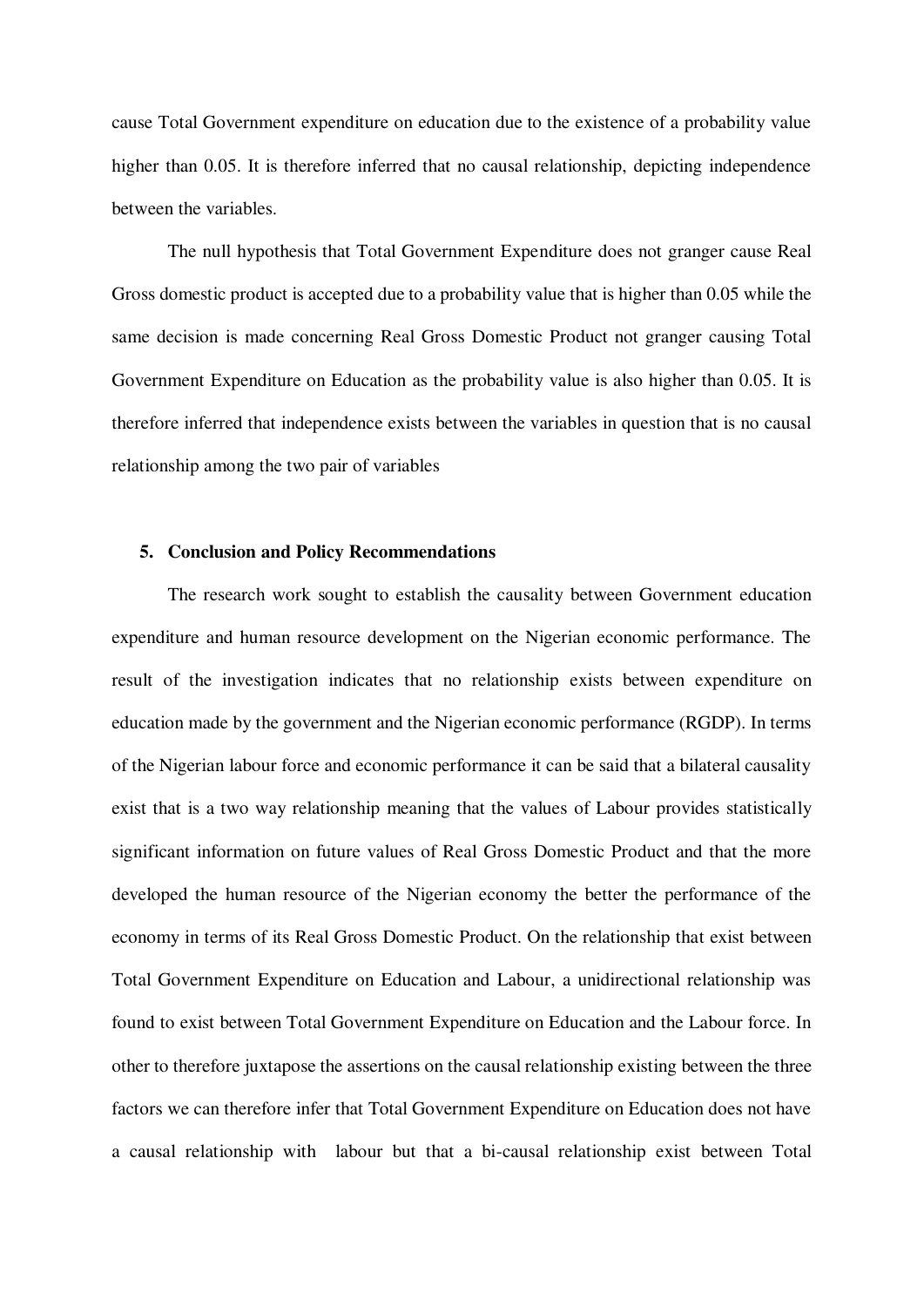Government Expenditure on Education or human resource development and Nigerian Economic performance proxied as Real Gross Domestic Product which means that as the Nigerian government increases its Total expenditure on education to develop its human resource, the expenditure does not improve the economy in terms of Real Gross Domestic Product and also does not improve the human resource that is the Labour force as expected but Labour values have statistically significant information about future values of Total Government Expenditure on Education and that is the reason for the existence of a unidirectional causal relationship between the Total Government Expenditure on Education and Labour.

### **Policy Recommendations**

Based on the empirical findings, it is pertinent that the Nigerian government increases its budgetary allocation to the education sector and the utilization of those funds disbursed for capital projects in the educational sector should be closely monitored especially in the aspect of procuring of goods, works and services to improve the sector. A strong and effective mechanism should be established that would give room for the poor to benefit from the expenditure on the part of enrolment of individuals into schools which is an expenditure to the Nigerian economy as its one of the expenditure on education as the poor constitute the majority in the Nigerian economy as this is one of the important factors necessary to improve the welfare of the people in other to attain a robust economy.

The private sector of the economy should be encouraged to further invest in human resource development. In addition, the Nigerian government should adopt a policy mix that would create the needed incentives for investors to perceive viability for such investments to see the light of day and to ultimately yield the expected returns.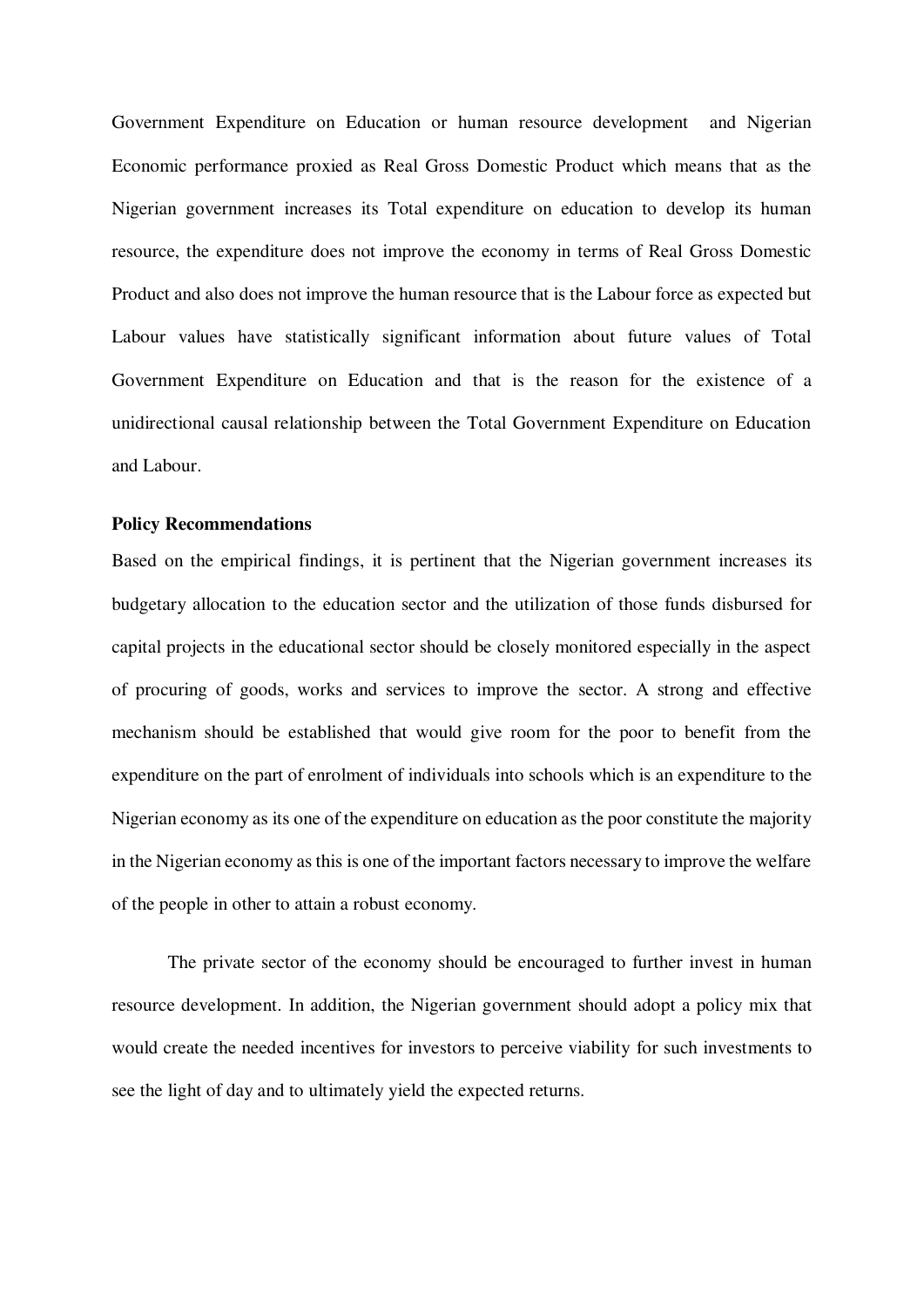## **References**

- Aigbokhan, B.O, Imahe and M. I. Ailemen (2007). 'Education Expenditure and Human Capital Development in Nigeria: Any Correlation so far', Research Paper, Ambrose Alli University, Ekpoma, Nigeria.
- Anthonia, T.O. (2012). Education and economic growth in Nigeria. A comparative analytical approach.
- Ararat, O. (2007). Role of Education in Economic Growth in the Russian Federation and Ukraine
- Alaezi, O. (1990). The Nigerian New School Curriculum: Insights and Issues. Jos: Ehindero (Nig) Ltd, 256p.
- Awopegba, P. O (2009). Human resources, high level manpower and the development of the Nigeria economy.
- Barro, R. J. (1991). Economic growth in a cross section of countries. Quarterly Journal of Economics, 106(2), 407-443.
- Barro, R. J. (2001). International data on educational attainment: updates and implications. Oxford Economic Papers, 53 (3), 541-563.
- Bakare, A.S. (2006). The Growth Implications of Human Capital Investment in Nigeria: An Empirical Study. Journal of Economics and Social Studies, University of Ado-Ekiti
- Blaug, M. (1976). An Introduction to the Economics of Education. England: Penguin Books Ltd, 396p.
- Bowman, M.J. (1961). Human Capital: Concepts and Measures. In: Money, Growth, and Methodology. Essays in Honor of John Akerman, Lund, pp. 215-241.
- Chete, L. N. and Adeoye, B.W. (2003). Human Capital and Economic Growth: The Nigerian Evidence. In: Human Resource Development in Africa. Ibadan: Secretariat; The Nigerian Economic Society, pp. 79-102.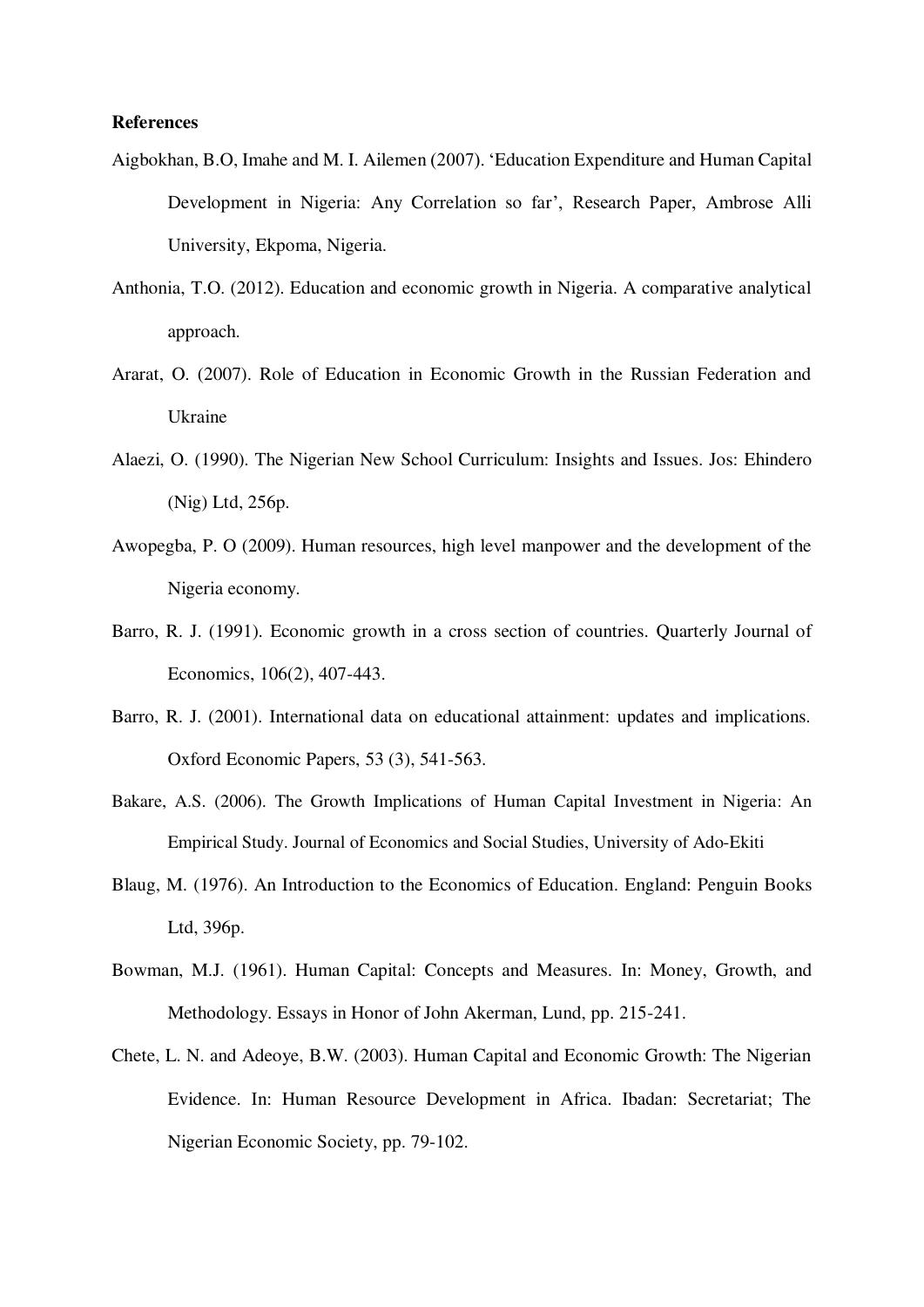- Cortright, J. (2001). New growth theory, technology, and learning: A practitioner's guide. Reviews of Economic Development Literature and Practice. US Economic Development Administration.
- Dauda, R.O.S. (2009). Investment in education and economic growth in Nigeria: A cointegration approach. Paper presented at the 9th global conference on business and economics, university of Cambridge, Oct 16-17
- Elias, D.A. (2006). Impact of investment in human resources on the transformation of Nigerian economy: focus on Nigerian university system
- Fafunwa, A.B. (1974). History of Education in Nigeria. London: George Allen and Unwin, 234p.
- Granger, C. W. J. (1988), Some Recent Developments in a Concept of Causality. Journal of Econometrics, Vol 39, pp. 199-211
- Harbison, F. and Myers, C.A. (1964). Education, Manpower, and Economic Growth: Strategies of Human Resources Development. New York: McGraw - Hill Book Company Inc, 312p.
- Harbison, F.H. (1973). Human Resources as The Wealth of Nations. New York: Oxford University Press, 412p.
- Ibidapo-Obe, I. (2007). *The University of Lagos Experience For sub-theme: Teacher Education*. Paper presented at the Second Regional Research Seminar for Africa organized by the UNESCO Forum on Higher Education, Research and Knowledge in Accra, Ghana.
- ILO (2000). Investment for Poverty Reducing Employment (IPRE) Studies. Addis Ababa Processed 76p.
- Jhingan, M.L. (2000). Macro-Economic Theory. Delhi: Vrinda Publications (P) Ltd, 687p.
- Lawal, H & Wahab, T. (2011). Education and Economic Growth: The Nigerian Experience. Journal of Emerging Trends in Economics and Management Sciences, 5(3).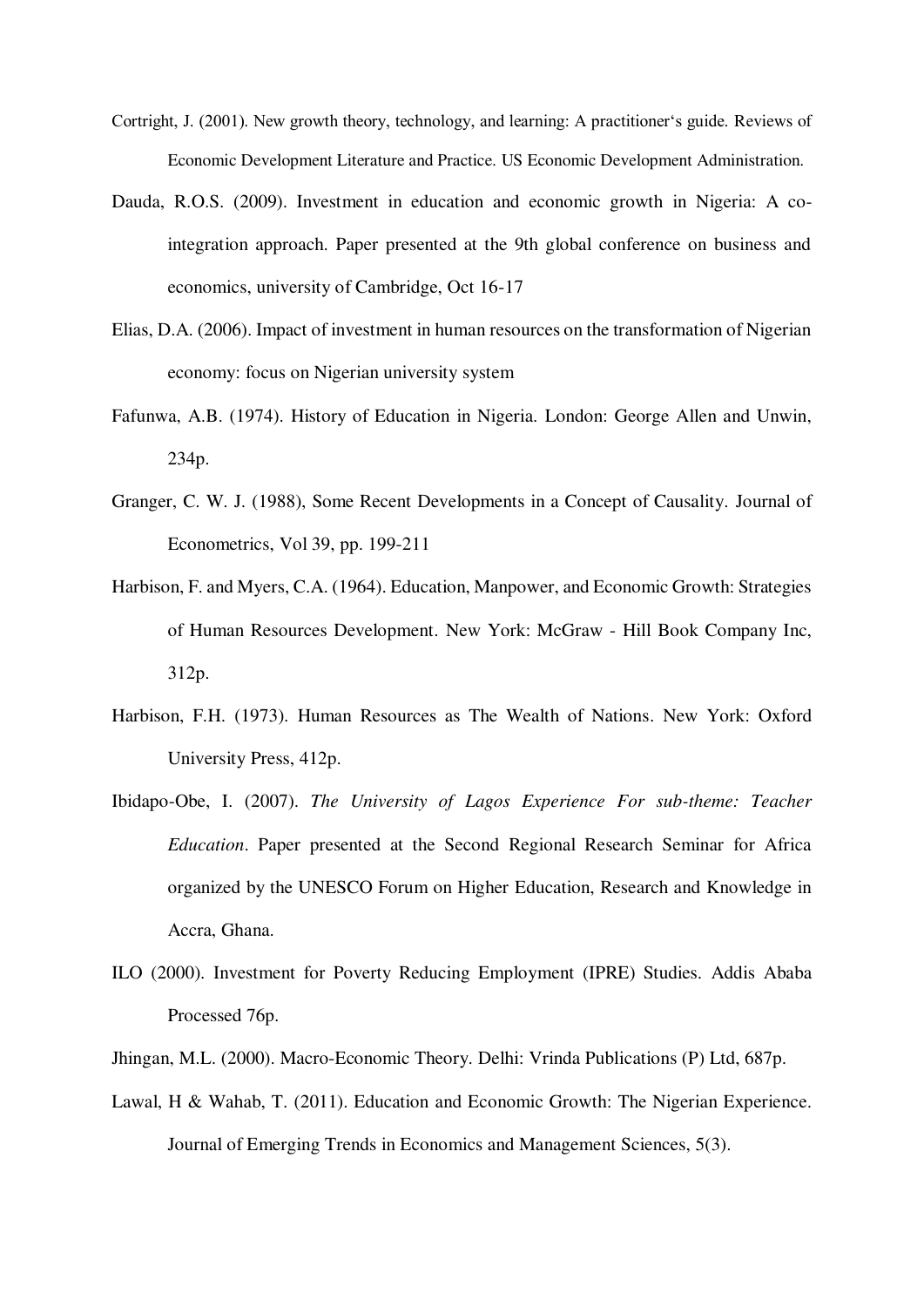- Lucas, R. E. (1988). On the mechanics of economic development, Journal of Monetary Economics, 22, 3-42.
- Mankiw, G.D. Romer and D. Weil (1992) A contribution to the empirics of economic growth: Quarterly journal of economics 107, pp.  $407 - 37$ .
- Meier, G.M. and Rauch, J.E. (2000). Leading Issues in Economic Development, Seventh Edition. New York: Oxford University Press, 578p.
- Meier, G.M. and Stiglitz, J.E. (eds., 2001). Frontiers of Development Economics: The Future in Perspective. Washington, D.C.: World Bank and Oxford University Press, 478p.
- Nurudeen, A. and Usman, A. (2010). Government expenditure and economic growth in Nigeria, 1970-2008: A disaggregated analysis. Business and Economics Journal, bej4
- Odusola, A.F (1998). Human capital Investment and the Empirics of economic Growth in Nigeria. Proceedings of the Nigerian Economic society. Ibadan: NES.
- Okojie, C. E. E. (1995). Human capital formation for productivity growth in Nigeria. *Nigerian Economic and Financial Review*: June, 44-5.
- Okoli, N.J (2015). The impact of fee increases on university student's education in Nigeria.

Oluwatoyin, A. (2015, May 7). Making a career. The Nation.

- Romer, P. M. (1990). Endogenous technological change. Journal of Political Economy, 98(5), S71-S102
- Schultz, T.P. (1994). Human Capital and Economic Development. Centre Discussion Paper No. 711 Yale University Economic Growth Centre: 1 - 32.
- Schultz, T. (1961). Investment in Human Capital. American Economic Review, 51 (1): 279 297.
- Schütt, F. (2003. The importance of human capital for economic growth. *Institute for World Economics and International Management. (IWIM)***,** University of Bremen.
- Smith, A. (1937). An inquiring into the nature and cause of the wealth of nation, BookII: